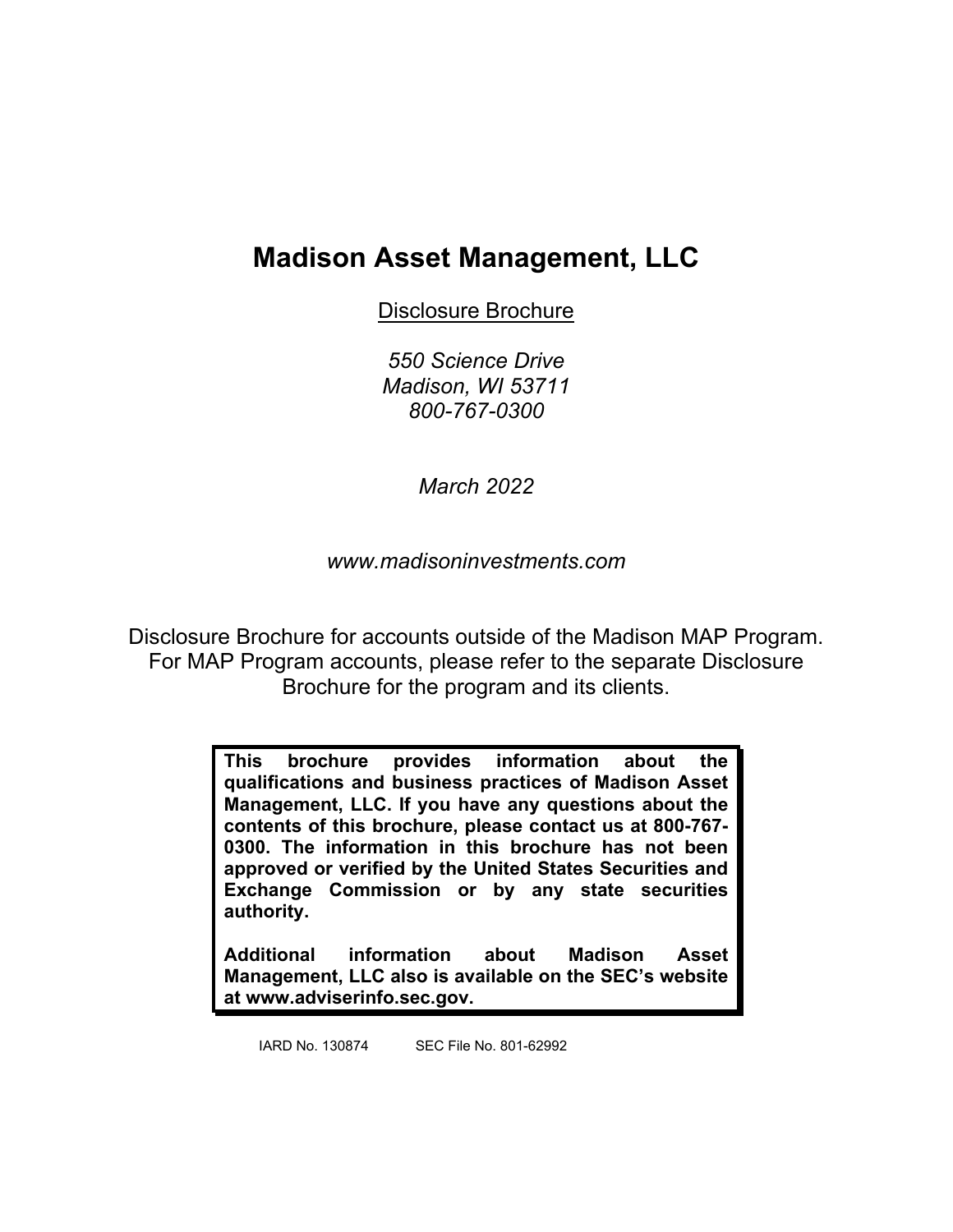# **Madison Asset Management, LLC**

### Summary of Material Changes to Disclosure Brochure

*550 Science Drive Madison, WI 53711 800-767-0300*

### *March 2022*

#### *[www.madisoninvestments.com](http://www.madisoninvestments.com/)*

The following summarizes for your reference changes to the firm's Disclosure Brochure since the most recent update of the brochure (Disclosure Brochure dated June 2021). Some or all of these changes may not be considered material to you or others.

You should keep a copy of this summary with the complete copy of the Disclosure Brochure we previously provided to you. If you would like a complete copy of the current disclosure brochure, please call us.

Changes from Disclosure Brochure dated June 2021

• The "Our People" section was revised to note the Executvie Committee structure, and new titles and roles of the Leadership Team..

> **Additional information about Madison Asset Management also is available on the SEC's website at www.adviserinfo.sec.gov.**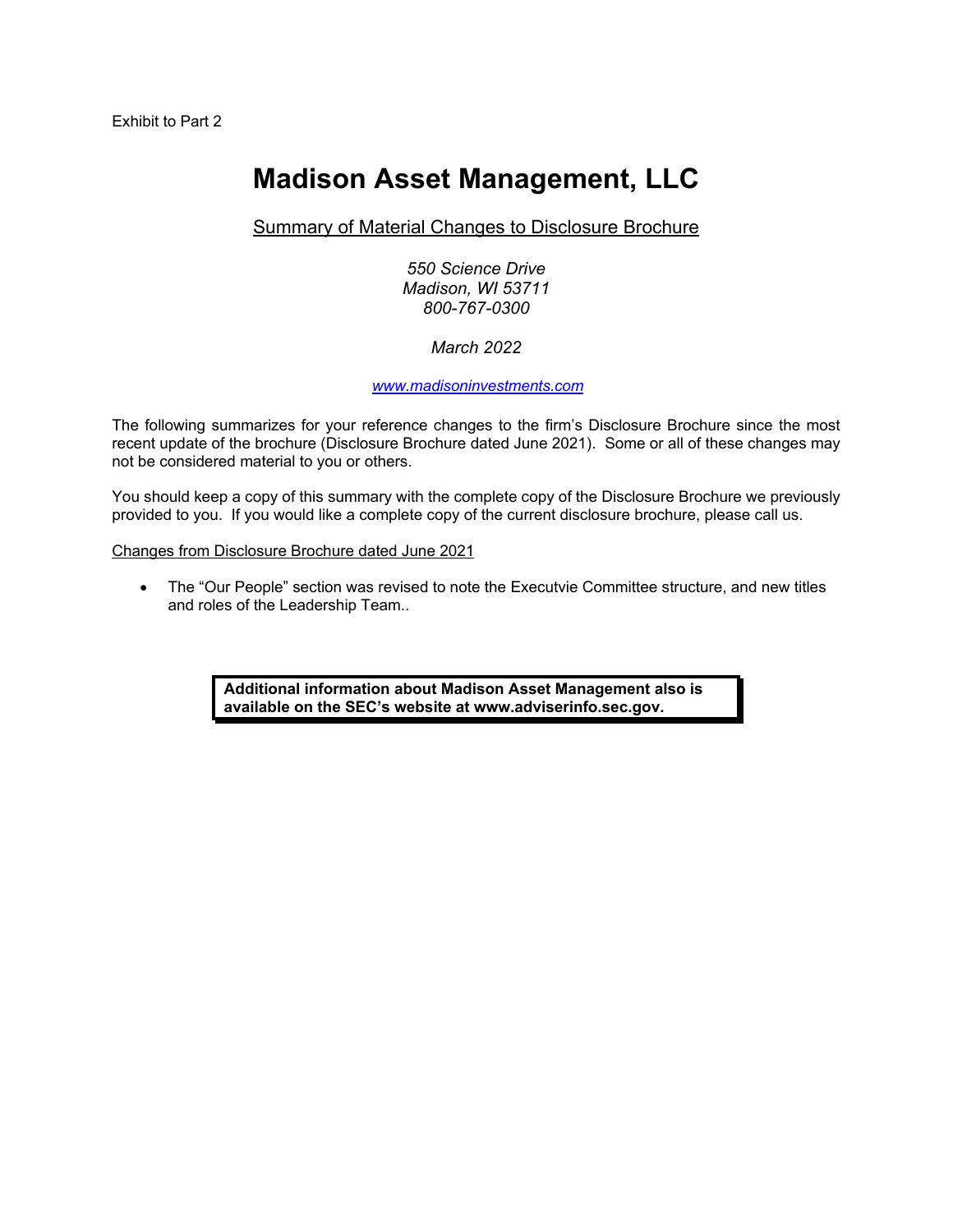### **TABLE OF CONTENTS**

| PERFORMANCE-BASED FEES AND SIDE BY SIDE MANAGEMENT 5             |
|------------------------------------------------------------------|
|                                                                  |
| METHODS OF ANALYSIS, INVESTMENT STRATEGIES AND RISK OF LOSS 5    |
|                                                                  |
| OTHER FINANCIAL INDUSTRY ACTIVITIES AND AFFILIATIONS  10         |
| CODE OF ETHICS, PARTICIPATION OR INTEREST IN CLIENT TRANSACTIONS |
|                                                                  |
|                                                                  |
|                                                                  |
|                                                                  |
|                                                                  |
|                                                                  |
|                                                                  |
|                                                                  |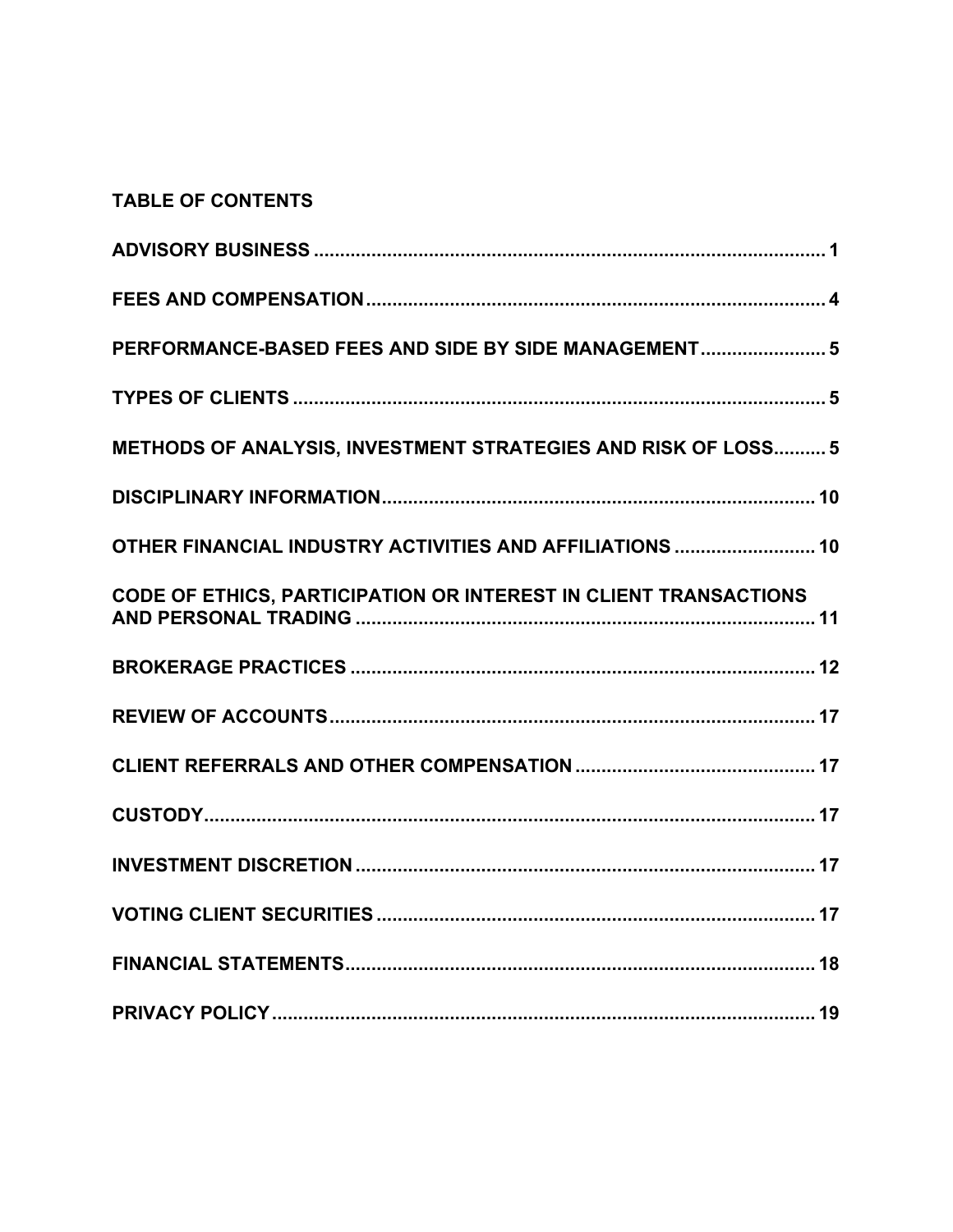## **ADVISORY BUSINESS**

### **Our Firm and Its History**

"Madison" and/or "Madison Investments" is the unifying tradename of Madison Investment Holdings, Inc., Madison Asset Management, LLC, and Madison Investment Advisors, LLC, which also includes the Madison Scottsdale office. Madison Funds are distributed by MFD Distributor, LLC. MFD Distributor, LLC is registered with the U.S. Securities and Exchange Commission as a broker-dealer, and is a member firm of the Financial Industry Regulatory Authority. Each Madison entity shares personnel and resources at our Madison, Wisconsin headquarters.

Based in Madison, Wisconsin, the Madison organization fosters a reputation for its risk-sensitive investment philosophy and active bond and equity strategies since the founding of our parent company, Madison Investment Holdings, Inc., in 1974. The clients of our firm and its affiliates who entrust us with their assets include institutional funds, pension accounts, foundations, endowments, corporations, municipalities and insurance companies. We also serve a wide range of individual investors. The Madison investment philosophy is "Participate and Protect"<sup>®</sup> which reflects our investment goals of achieving consistent investment returns while limiting portfolio risk. Our expectation is that investors will participate in market appreciation during bull markets and be protected during bear markets compared with investors in portfolios holding more speculative and volatile securities. Of course, there is no assurance that these expectations will be realized.

The firm is privately held and its employees are majority owners of Madison Investment Holdings, Inc. Our organization has offices in Madison, Wisconsin, Mequon, Wisconsin, Scottsdale, Arizona and Toronto, Ontario, Canada.

On June 11, 2021, Madison acquired the fixed-income assets of Reinhart Partners, Inc ("Reinhart"). The Fixed Income Portfolio Management Team joined Madison, and will continue to manage the Reinhart Fixed Income Strategies.

### **Our Principal Owners**

All voting shares of our firm are owned by Madison Investment Holdings, Inc. Madison Investment Holdings, Inc. is owned by its founder and employees. Madison Investment Holdings, Inc. controls Madison Asset Management, LLC.

### **Our People**

Madison is run by an Executive Committee. Madison has a deep and experienced leadership team that is led by the following individuals.

### *Steven Carl* - Chief Distribution Officer

Mr. Carl is one of the Principals at Madison Investments and serves as Chief Distribution Officer and Chairman of the Executive Committee. He leads the firm's Sales & Marketing teams and operates as a Key Account Manager. He is chair of the firm's Executive Committee, a member of the Madison Investments Board of Directors, and board member on the Madison Investments Foundation. Steve started in the industry in 1996 and joined Madison Investments in 2003. Prior to joining Madison, he worked in a variety of roles at Coopers & Lybrand, LLC, Strong Capital Management and Hewitt Associates. He holds a B.B.A. from The University of Wisconsin–Madison, earned his CPA designation and is FINRA registered as a principal.

### *Rich Eisinger* – Co-Head of Investments, Portfolio Manager

Mr. Eisinger serves as a mid-cap and large cap portfolio manager and analyst on Madison's U.S. Equity Team. He is one of the Principals at Madison Investments and is Co-Head of Investments with a focus on the firm's Equity Teams. He started in the financial services industry in 1994 and joined Madison in 1997. Rich is also a member of the firm's Executive and Investment Risk Management Committees as well as the Board of Directors. He earned his J.D. from the University of Louisville and his MBA from Cornell University.

*Steven Fredricks* - Chief Compliance Officer and Chief Legal Officer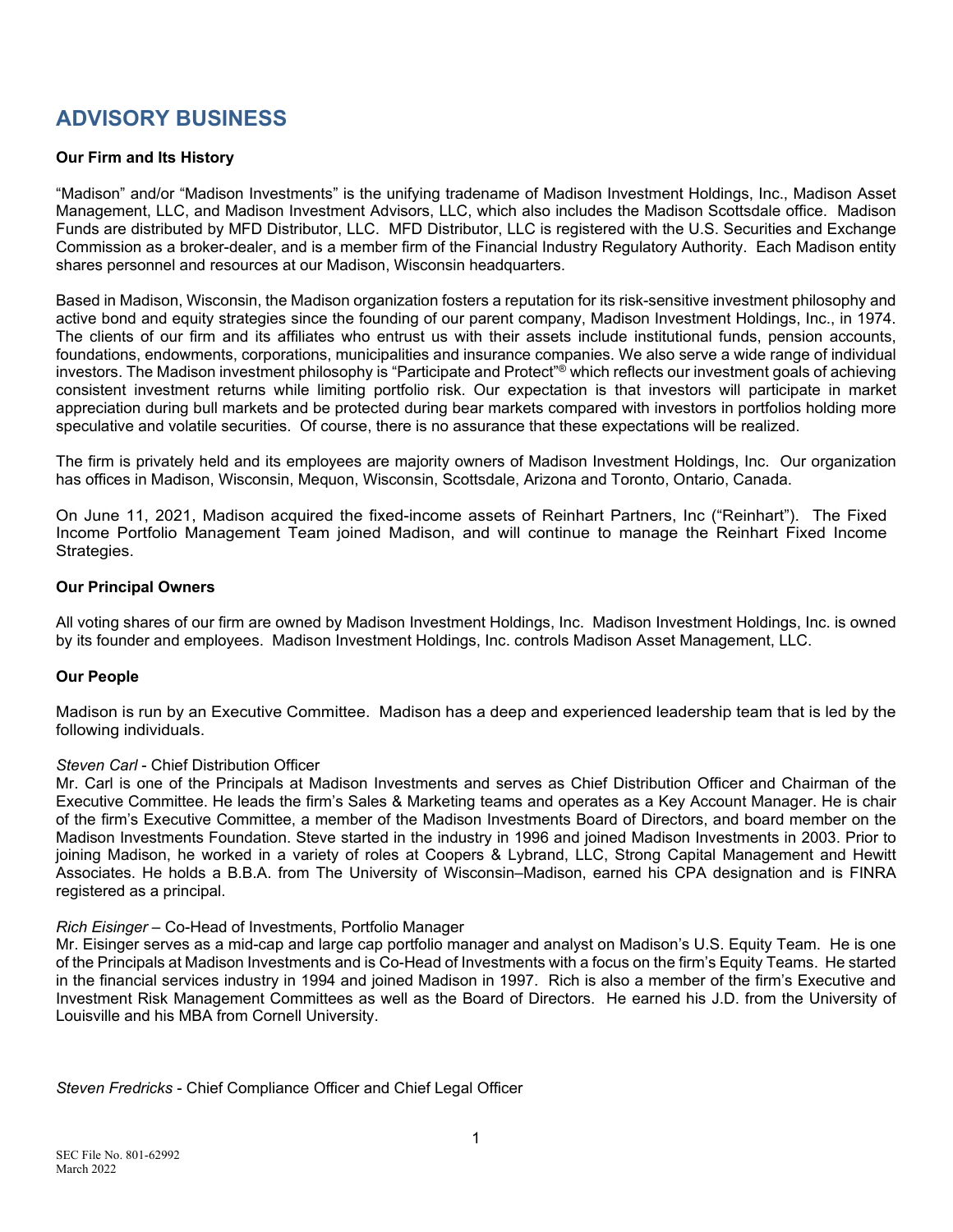Mr. Fredricks serves as Madison's Chief Compliance Officer and Chief Legal Officer. Steve joined Madison in May 2018. Mr. Fredricks served as Senior Vice President and Chief Compliance Officer for Jackson National Asset Management, LLC and the "Jackson Funds." Previously, Mr. Fredricks served as Assistant General Counsel for Aid Association for Lutherans, and Secretary for the AAL Mutual Funds. Mr. Fredricks has a B.A. in Economics and Political Science from Marquette University, a J.D. from the Hamline University School of Law, attended the University of St. Thomas Graduate School of Business, and completed an international law program at the University of Oslo School of Law. Mr. Fredricks is a member of both the Massachusetts Bar and the Wisconsin Bar.

### *Jill Friedow* – Chief Technology Officer

Jill Friedow serves as Madison Investments Director of Operations and is the firm's Chief Technology Officer. She joined Madison Investments in 1999 and has more than twenty years of industry experience. Prior to joining Madison Investments, Jill was an Operations Manager for Gratry & Company, a Cleveland-based international investment advisor firm. She holds a BS from Iowa State University and an MBA from Kent State.

#### *Mark Henrickson* – Chief Financial Officer

Mr. Henrickson serves as Madison Investments Chief Financial Officer and is on the firm's Executive Committee. He joined Madison in 2013 and has over eight years of financial services experience. Prior to joining Madison Investments, Mark served as Chief Operating Officer and Chief Financial Officer at AquaMost. He also worked as a senior management at Broadwind Energy, a research analyst with Baird and a CPA with Deloitte. Mark holds a B.S. in accounting from the University of Wisconsin-Milwaukee.

#### *Paul Lefurgey* – Co-Head of Investments

Mr. Lefurgey is one of the Principals at Madison Investments and serves as Co-Head of Investments with a focus on the firm's Fixed Income and Multi-Asset Solutions Teams. He is on the firm's Executive Committee, a member of the Madison Fixed Income Team, and a member of the firm's investment risk management committee: Investment Strategy & Oversight Committee. He started in the financial services industry in 1988 and joined Madison in 2003. Paul is also a member of the Madison Investments Board of Directors and the Madison Funds Board of Directors. Paul was previously the Head of Fixed Income at MEMBERS Capital Advisors and Duff & Phelps Investment Management. He earned his bachelor's degree in accounting from Michigan State University.

### **The Investment Strategy Oversight Committee**

Certain members of the management team and senior portfolio managers also serve as members of Madison's Investment Strategy Oversight Committee ("Committee"), including Patrick Ryan (portfolio manager and member of Madison's Multi-Asset Solutions Team, Paul Lefurgey, Rich Eisinger, and Steven Fredricks. Mr. Ryan chairs the Committee. From an investment perspective, the Firm's Committee does a portfolio and positioning review. Portfolio managers present performance and attribution of each investment strategy. The portfolio managers are also required to provide details into the positioning of their portfolios. The Committee also assesses Firm wide risk as it relates to individual companies and issuers. The Committee reviews each process to make sure that portfolio managers are adhering to the investment philosophy and process. The Committee will generally review any decision to invest in new types of securities or engage in any type of trading that differs from previously followed procedures, policies, or practices prior to implementation by the respective fixed income, equity, or asset allocation teams. Finally, the Committee will examine any legal, regulatory, or other developments which may impact the management of the portfolios. The Committee does not drive management of individual client portfolios and is charged more with determining macroeconomic trends, major influences in the markets, interest rates, Federal Reserve policy, inflation, currency influences, valuation metrics and risk/reward profiles for various markets and market sectors. The Committee provides a formal opportunity for cross team collaboration.

#### **Our Services**

*General*. Our core expertise is active bond management (including corporate, government, and municipal bonds), riskmanaged equity management (primarily common stocks), asset allocation strategies and equity option strategies, particularly covered call writing. In addition, our firm manages a wide range of fixed income, balanced and equity portfolios through the Madison Funds and Ultra Series Fund mutual funds.

*Asset Allocation Strategies/Wrap Programs*. A particular area of expertise provides several discretionary managed money offerings for retail clients in a managed account program which is available through the firm's Madison Managed Account Program ("MAP") as well as wrap account programs sponsored by other entities.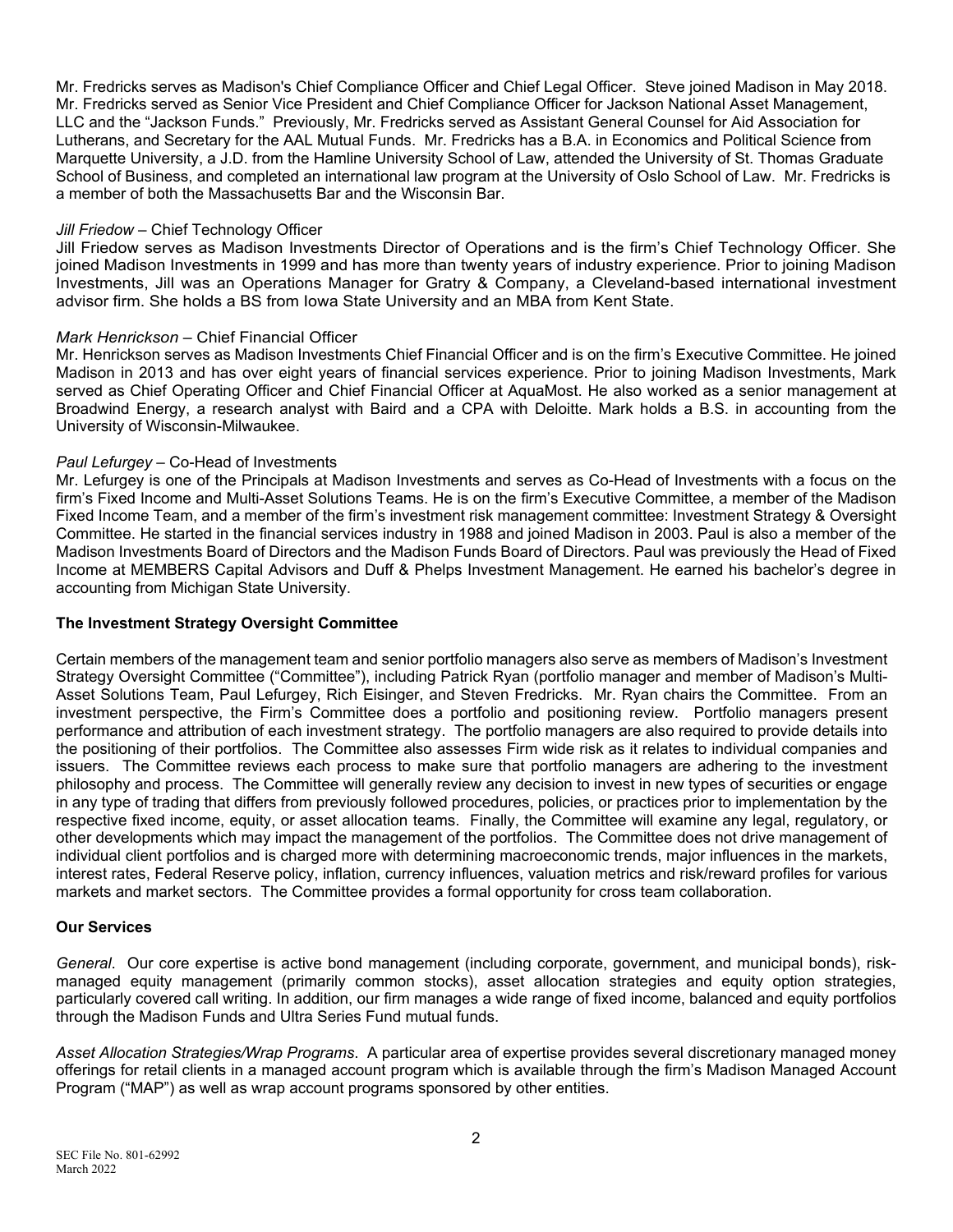For information and disclosures regarding the MAP wrap account program, please refer to the separate disclosure brochure for MAP.

For information regarding the wrap programs sponsored by other entities, please refer to the program's respective wrap program disclosure brochure. The asset allocation strategy offered through MAP provides models-based discretionary investment strategies that utilize mutual funds and/or exchange traded funds as selected by the firm's Multi-Asset Solutions investment team. Customized portfolios are also available for certain large, institutional accounts. These accounts use similar investment strategies (and investments) as MAP; however, the strategies are not models-based. Sponsored programs that utilize third party platforms receive models-based non-discretionary investment strategy services that utilize mutual funds and/or exchange traded funds as selected by the firm's Multi-Asset Solutions investment team.

#### **Discretionary Management***.*

We have discretionary authority to make determinations regarding the securities that are to be bought and sold, as well as the quantities of such securities, for most clients. Such authority is provided in our contract with each client. In many cases, this discretion is subject to mutually agreed upon investment guidelines relative to the client's portfolio. We have model portfolio guidelines available for clients to adopt, in whole or in part, if they do not have their own. Client investment guidelines may or may not limit the scope of potential investments. As a result, clients can impose restrictions on investing in certain securities or types of securities. Within client guidelines and instructions, our portfolio managers make decisions as to the nature and quantity of securities to be bought or sold.

As part of a wrap fee program (discussed herein) or existing client relationship, we may manage accounts on a nondiscretionary basis. In the wrap program context, we will normally only recommend securities for a model portfolio, but have no or limited authority to effect account transactions. Services provided under "model" or "UMA" programs through unaffiliated program sponsors are provided on a non-discretionary basis.

#### **Wrap Account Management.**

In general, wrap program "sponsor" firms enter into contracts with their clients to provide a variety of services for a predetermined fee. These services typically include all or some of the following: outline of client goals and objectives, asset allocation study, selection of advisors where appropriate, payment of advisors' management fees, custody of client assets, execution of trades for the client at no additional fee or commission, and the monitoring of the investment performance on client assets. It is the responsibility of the sponsoring organization to notify the client of the services provided by Madison Asset Management and the portion of the attributable fee paid. As these programs are generally part of a multiple client program, they offer efficiencies to participating managers. As such, fees paid to Madison Asset Management are lower than are otherwise available.

We manage our wrap fee accounts in the same manner as our other accounts. However, wrap fee accounts may have lower account minimums than our other accounts and, therefore, we may not be able to manage them identically to our larger accounts. For example, the smaller the size of the account, the less it is possible to efficiently hold certain small blocks of securities in the account.

#### **Our Assets Under Management**

As of December 31, 2021, Madison Asset Management, LLC had approximately \$5,413,292,510 assets under management (with \$4,962,608,187 in assets managed on a discretionary basis and approximately \$450,684,323 managed on a nondiscretionary basis) (both rounded to the nearest thousand).

Together with our affiliated investment advisory firms described below in the section entitled, "Other Financial Industry Activities and Affiliations," the Madison organization managed approximately \$25 billion in assets on a discretionary and non-discretionary basis as of December 31, 2021.

Madison Asset Management generally will not manage accounts on a non-discretionary basis unless done so as part of a wrap fee program or other sub-advisory relationship. We may make exceptions for accounts in existing client or institutional relationships.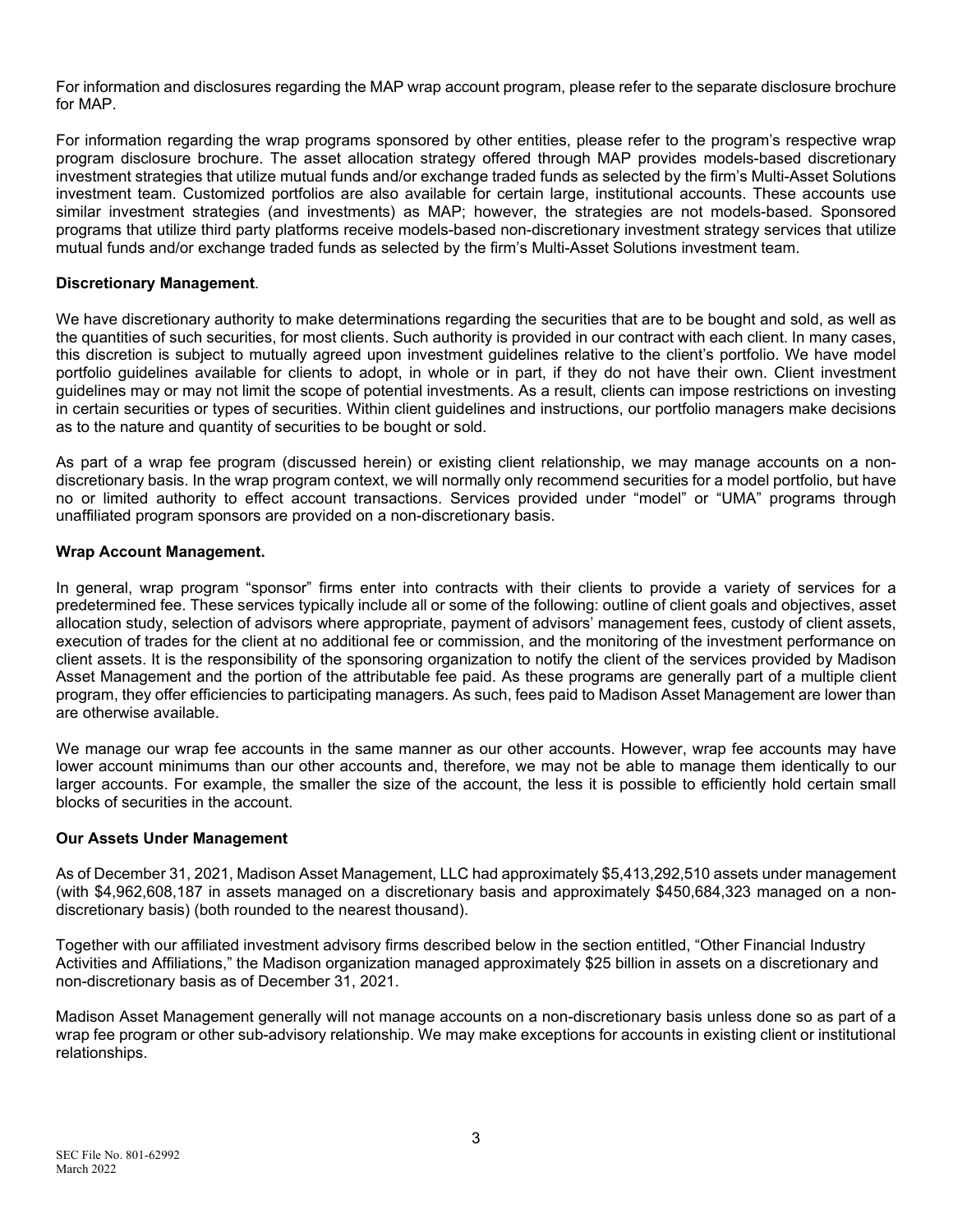### **FEES AND COMPENSATION**

### **Fee Schedules**

*Separately Managed Accounts.* Our standard fee schedule for separately managed accounts, including the Reinhart strategies, is as follows:

| <b>Fixed Income Accounts (including Reinhart)</b> | <b>Advisory Fees</b> |
|---------------------------------------------------|----------------------|
| On the first \$5 million                          | 0.50% annually       |
| On the balance                                    | 0.40% annually       |

| <b>Equity and Balanced Accounts</b> | <b>Advisory Fees</b> |
|-------------------------------------|----------------------|
| On the first \$15 million           | 0.80% annually       |
| On the balance                      | 0.60% annually       |

| <b>International Equity Accounts</b> | <b>Advisory Fees</b>  |
|--------------------------------------|-----------------------|
| On the first \$50 million            | $\mid$ 0.75% annually |
| Next \$100 million                   | l 0.50% annuallv      |
| On the balance                       | 0.40% annually        |

Depending on circumstances fees may be subject to negotiation. Among items for consideration when negotiating fees, Madison may consider:

- The nature of the relationship with the client (e.g. institutional or private wealth);
- The existence of another account relationship with the client;
- The total value of assets managed or expected to be managed;
- Unique or special conditions specific to a client;
- The client's portfolio guidelines;
- The client's servicing requirements;
- The client's relationship to the firm; and/or
- Asset type or other investments.

Accounts advised on 401(k) plans, solely on a non-discretionary basis, will normally be subject to an annual fee of the greater of (i) \$10,000, or (ii) an amount equal to 10 basis points (0.10%) of the total fair market value of the assets in the plan.

*Wrap Accounts*. Fees charged to clients whose assets are held in wrap accounts are set forth in the sponsor's wrap fee brochure and/or client agreement. From this fee, the sponsor pays us for our advisory services to the client. The fee that we receive varies and may be affected by a number of factors including account size and distribution fees received from unaffiliated fund companies.

#### **How We Are Paid**

We generally require fees to be computed and payable quarterly in advance, based on the valuation of assets under management on the last day of the prior quarterly period. Clients may select whether they prefer us to automatically deduct fees from their accounts or send them a bill for fees incurred.

Clients in certain wrap fee programs may be billed monthly or in another manner by the wrap program sponsor.

#### **Other Fees You Should Understand**

We do not have custody of client assets. Therefore, each client must appoint a custodian and may be required to pay custodian fees. Also, except with respect to clients in wrap fee programs, clients will generally incur brokerage and other transaction costs in the course of our management of their accounts. (See the section in this brochure entitled, "Brokerage Practices" for a discussion of how we make brokerage decisions that affect client accounts.)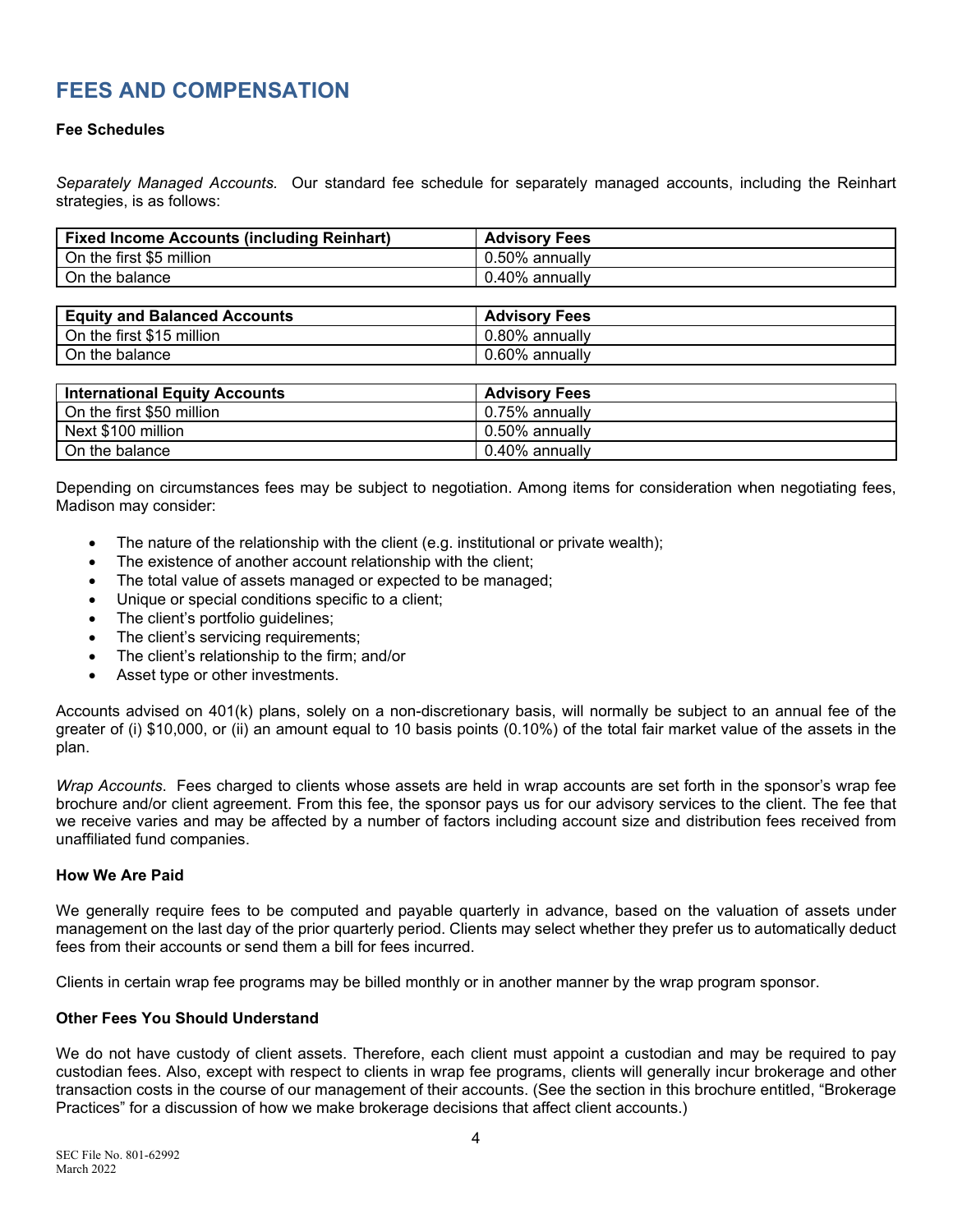Mutual funds purchased in any asset allocation strategy pay investment advisory fees to the fund manager and incur other operating expenses which are described in the relevant prospectus of each such fund.

We intend to comply with the provisions of Department of Labor Prohibited Transaction Class Exemption 77-4 with regard to the *pro rata* share of any asset allocation strategy accounts subject to ERISA (or comparable regulation) that are invested in mutual funds managed by our firm or its affiliates.

### **Refunds of Advance Fees Paid**

We may not change our fees without sixty (60) days' advance written notice. In the event of the termination of our services, any unearned portion of fees previously paid is prorated and fully refundable. A client may terminate an agreement with us at any time by written notice to us.

#### **Investments in Affiliated Funds**

Except for asset allocation strategies that invest in mutual funds described below in the "Asset Allocation" subsection of the "Methods of Analysis, Investment Strategies and Risk of Loss" section, we do not normally exercise our discretion to invest non-investment company client assets in our affiliated funds. For the convenience of such clients, we may hold shares of our affiliated mutual funds (or any closed-end fund we manage) in client accounts so that clients will have a complete picture of their assets. We may recommend investment in our affiliated no-load funds if a client's account is too small to manage separately. In such circumstances, we will not charge our account management fee on these assets. Our employees are not compensated for the sale of securities in this manner. However, you should understand that we (or one of our affiliates) will receive any fees paid by the mutual fund or other investment company as disclosed in the applicable prospectus for the fund. That fee may be higher or lower than the fee a client may be paying on other assets that we manage in the client's account. Of course, to the extent the fee paid by the fund is higher than your account fee, any recommendation by us to invest in the fund represents a potential conflict of interest.

### **PERFORMANCE-BASED FEES AND SIDE BY SIDE MANAGEMENT**

We may entertain requests by certain "qualified clients," as defined by Rule 205-3(d) under the Investment Advisers Act of 1940, as amended ("Advisers Act") to enter into an advisory contract that provides for compensation on the basis of a share of the capital gains upon, or the capital appreciation of, the qualified client's funds. This is commonly referred to as a "performance fee."

If we were to manage both accounts that are charged a performance-based fee and accounts that are charged an asset based fee as described above in the section, "Fees and Compensation," we would have an incentive to favor accounts for which we receive a performance-based fee. To address this conflict, our procedures require us to monitor securities allocations to any performance-based fee account and compare them with accounts without such fees in order to ensure that no preferential treatment is being provided to the account with the performance-based fee.

### **TYPES OF CLIENTS**

We provide investment advisory services to a variety of clients, including individuals, pension and profit sharing trusts, insurance companies, foundations, charitable organizations and other "institutional clients," such as mutual funds. A representative client list is available upon request.

Outside of formalized wrap account programs, our minimum account size is typically \$1,000,000 and \$5 million for institutions. In addition, we reserve the right to refuse proposed management responsibilities or to resign from the management of any individual account.

### **METHODS OF ANALYSIS, INVESTMENT STRATEGIES AND RISK OF LOSS**

### **Our Investment Strategies**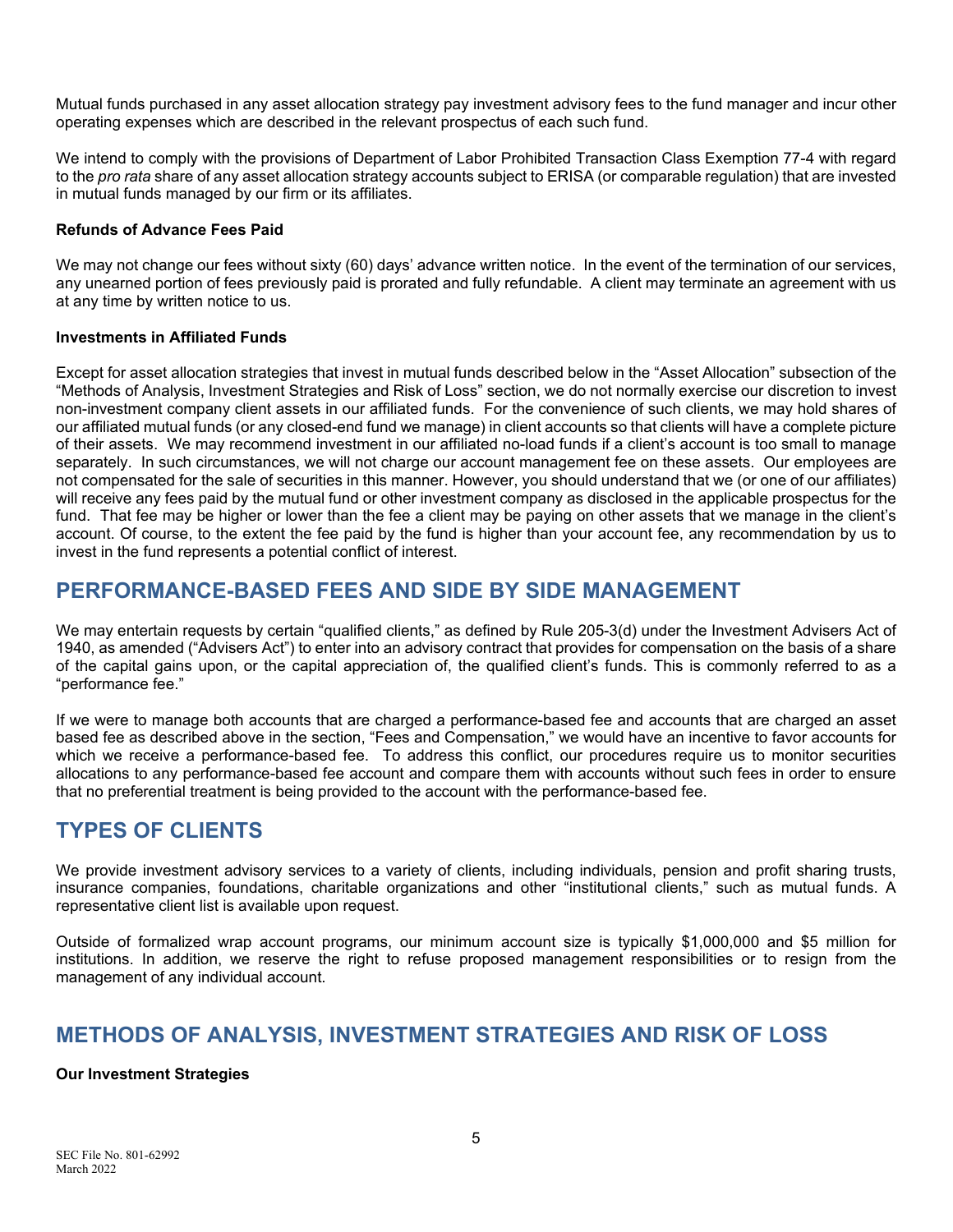*Asset Allocation Strategies.* We provide our asset allocation clients with asset allocation recommendations using a wide range of mutual funds and exchange-traded funds ("ETFs") based on proprietary asset allocation models. To be included, an investment must not only meet certain objective criteria, including performance, expenses, volatility, and duration of track record, but also be available for purchase through the client's custodian or clearing firm. Mutual funds managed by Madison may, from time to time, be included in our asset allocation decisions. If such funds are purchased for a client account, in addition to the fees due to Madison for its investment advisory and other services provided with regard to the program, Madison will also be entitled to investment advisory fees and in certain circumstances, servicing fees, for its services to these proprietary funds. Madison will not invest more than 20% of any non-investment company asset allocation account (at time of purchase) in mutual funds managed by Madison.

Madison will limit its mutual fund recommendations to classes of shares that are not subject to a front-end sales load (or those that qualify for a waiver of such load). (Mutual fund shares subject to a sales load that were purchased and transferred into an asset allocation account are subject to all fees and charges that are normally charged on mutual fund shares held within the account). Mutual funds that have 12b-1 fees may be purchased in an asset allocation account. Any 12b-1 fees paid by those mutual funds attributable to an asset allocation account investment will be paid to the client's custodian, if it is a broker/dealer, or directed broker which serves as the client's executing broker. This does not increase the cost of investment to asset allocation clients, but it does provide an incentive to use such funds within asset allocation strategy accounts over alternative funds that do not have such arrangements. In fact, it is possible that if mutual funds are used in an asset allocation account that do not have 12b-1 fees that are payable to or revenue-sharing agreements with the client's custodian or directed broker, additional fees may be assessed against Madison or the client. While Madison believes it has tremendous latitude (open architecture) as it implements its asset allocation strategies and investment insights, clients should be aware that although those funds that do not have such arrangements may be considered when making allocation decisions, they are not normally so considered if additional fees or charges would be assessed against Madison or the client. More complete information about mutual funds purchased on behalf of clients in asset allocation accounts is contained in the relevant prospectus of each such fund, which is provided to clients at the time of purchase.

We offer three types of "Multi-Asset Solutions" or asset allocation investment strategies as follows:

- Madison Mosaic Strategy A portfolio using this strategy will focus on actively managed funds and will include exchange traded funds ("ETFs") as deemed reasonable by the portfolio managers.
- Madison Mosaic ETF Strategy A portfolio using this strategy will be comprised primarily of exchange traded funds ("ETFs"). ETFs utilize a passive investment strategy which is designed to closely track the performance of a market index, similar to index mutual funds. The portfolio may invest in index mutual funds when there is a competitive pricing or liquidity advantage over a comparable ETF and may invest up to 20% in actively managed mutual funds if there are no existing or efficient ETFs in a targeted asset class.
- Madison Mosaic Tax-Sensitive Strategy A portfolio using this strategy will be comprised primarily of a variety of municipal bond mutual funds, tax-managed mutual funds and ETFs. The idea behind this strategy is that while prudent asset allocation, diversification and security selection remain the primary focus, higher tax bracket clients may also benefit from a strategy involving tax efficient investments. Lower turnover is expected to support the tax advantage strategy's goals, but individual tax loss harvesting strategies will not be employed.

Within both the Madison Mosaic and Madison Mosaic ETF investment strategies, Madison offers seven allocation models from which to choose, all based on the risk tolerance and time horizon needs of the client. The Madison Mosaic Tax-Sensitive consists of four allocation models.

Because the strategies described above involve investments in mutual funds and ETFs, the investment performance of each strategy and the ability of a client to achieve his or her investment objectives are directly related to the performance of the underlying funds included within a particular strategy. Each underlying fund's performance, in turn, depends on the particular securities in which that underlying fund invests and the expenses of that fund. Accordingly, each strategy is subject to the risks of the underlying funds in direct proportion to the allocation of assets among the underlying funds. Clients should therefore be aware that they could lose money as a result of their participation in an asset allocation program.

*Options and Covered Call Strategies.* For a thorough description of the various options-related strategies we provide for our investment company clients, please refer to the applicable prospectus and other disclosure materials for the respective investment companies we manage that have adopted option strategies.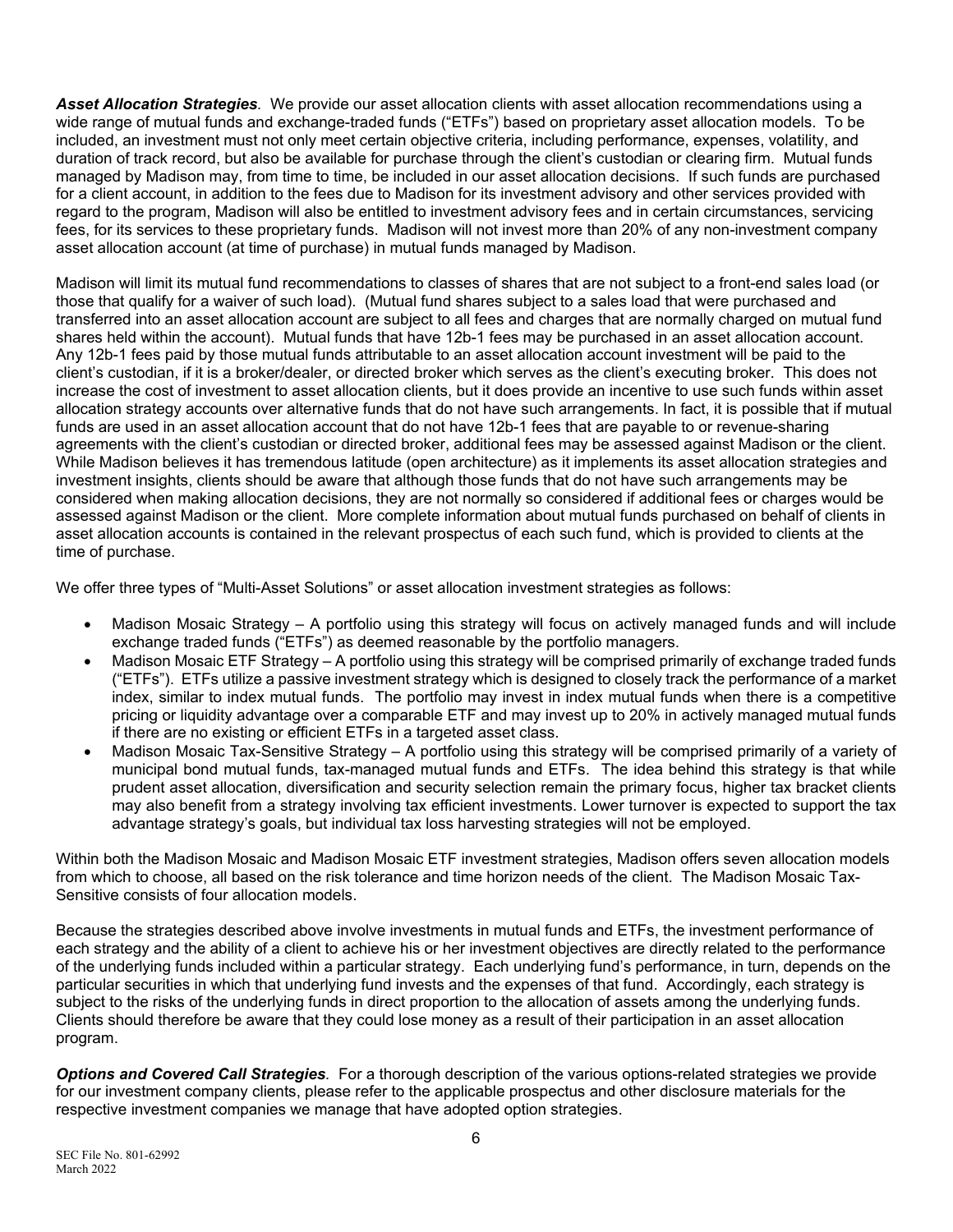*Fixed-Income Strategies.* We employ a top-down investment process that focuses on capital preservation through active management of the following key fixed income risks: duration posture, yield curve positioning, industry/sector allocation, quality and security selection.

We are active duration managers. This means that when we believe interest rates are falling, we lengthen duration to take advantage of the increased returns that should be available as rates drop. Likewise, when our proprietary market indicators warn of forces that threaten the markets, our managers will seek to shorten portfolio maturities and durations with the goal of limiting potential declines.

Based on the strategies and philosophy described above, we manage a variety of types of bond portfolios with the distinctions generally relating to the specific type of securities in the portfolio. For example, we manage accounts that contain only government securities; only corporate securities; mixtures of both government and corporate securities; municipal bonds (tax-exempt securities); and securities with a limited duration.

*Reinhart Fixed Income Strategies.* Quality, stability, and predictability are the hallmarks of the Reinhart fixed income strategies and philosophy. Each of these attributes is described as follows:

- **Quality**: We believe in building high-quality, investment grade fixed income portfolios of treasury, agency, highquality corporate, asset-backed, and/or municipal bonds.
- **Stability**: Interest rate risk is the most prevalent risk in any fixed income portfolio. We feel that it is difficult to predict short-term movement in interest rates. Generally, we build portfolios with durations similar to those of the chosen benchmark to avoid wild performance swings relative to the appropriate index.
- **Predictability**: Bonds play an important role in managing cash flows and providing diversification within an overall investment plan. We seek to construct portfolios with very predictable cash flows.

Our portfolio managers are heavily involved in fundamental research. In addition, our entire fixed income team formally meets at least monthly to review economic trends, portfolio positioning, and changes in the credit fundamentals of issuers held in client portfolios. Potential changes to portfolio positioning are also discussed.

We utilize a three-step process to determine suitability for inclusion in the portfolio. First, we examine the credit ratings of the issue in question. We view this as an outsider's perspective of the credit quality of the issuer in question. Second, we have developed a real-time database which tracks the movements of each issuer's securities in numerous markets. This provides us with the market's perspective of each issuer. Third, and most importantly, is our internal research. We have developed our "Causes of Financial Distress Methodology" to determine an issuer's credit quality. Within this methodology, we seek to identify any factors that have the ability to create financial distress for a given issuer. We then assess the exposure of each issuer to the potential causes of distress. If the exposure is sufficiently low, the issuer is classified as acceptable for inclusion in the portfolio. In-depth credit research is performed for all issuers on our core holdings list.

*Equity Strategies.* We are bottom-up stock-pickers, focused on high-quality consistent growth companies trading at reasonable valuations. Our goal is to outperform the market indices through a market cycle while taking less risk. We strive to remain both objective and unemotional in our decision-making process through independent thinking.

We follow a rigorous three-step process when evaluating companies. We consider (1) the business model, (2) the management team and (3) the valuation of each potential investment. When evaluating the business model, we look for sustainable, competitive advantages, metrics that demonstrate relatively high levels of profitability, stable and growing earnings, and a solid balance sheet. When assessing management, we evaluate their operational and capital allocation track records, and the nature of their accounting practices. The final step in the process is assessing the proper valuation for the company. We strive to purchase securities trading at a discount to their intrinsic value as determined by discounted cash flow modeling and additional valuation methodologies. Often we find companies that clear the business model and management hurdles, but not the valuation hurdle. Those companies are monitored for inclusion at a later date when the price may be more appropriate.

We seek to avoid the downside risks associated with overpriced securities. Instead, we will invest in the stocks of issuers that we believe have a blend of both value and growth potential: what we call "GARP" for "growth at a reasonable price." This investment strategy reflects our general "Participate and Protect<sup>®</sup>" investment philosophy. Our expectation is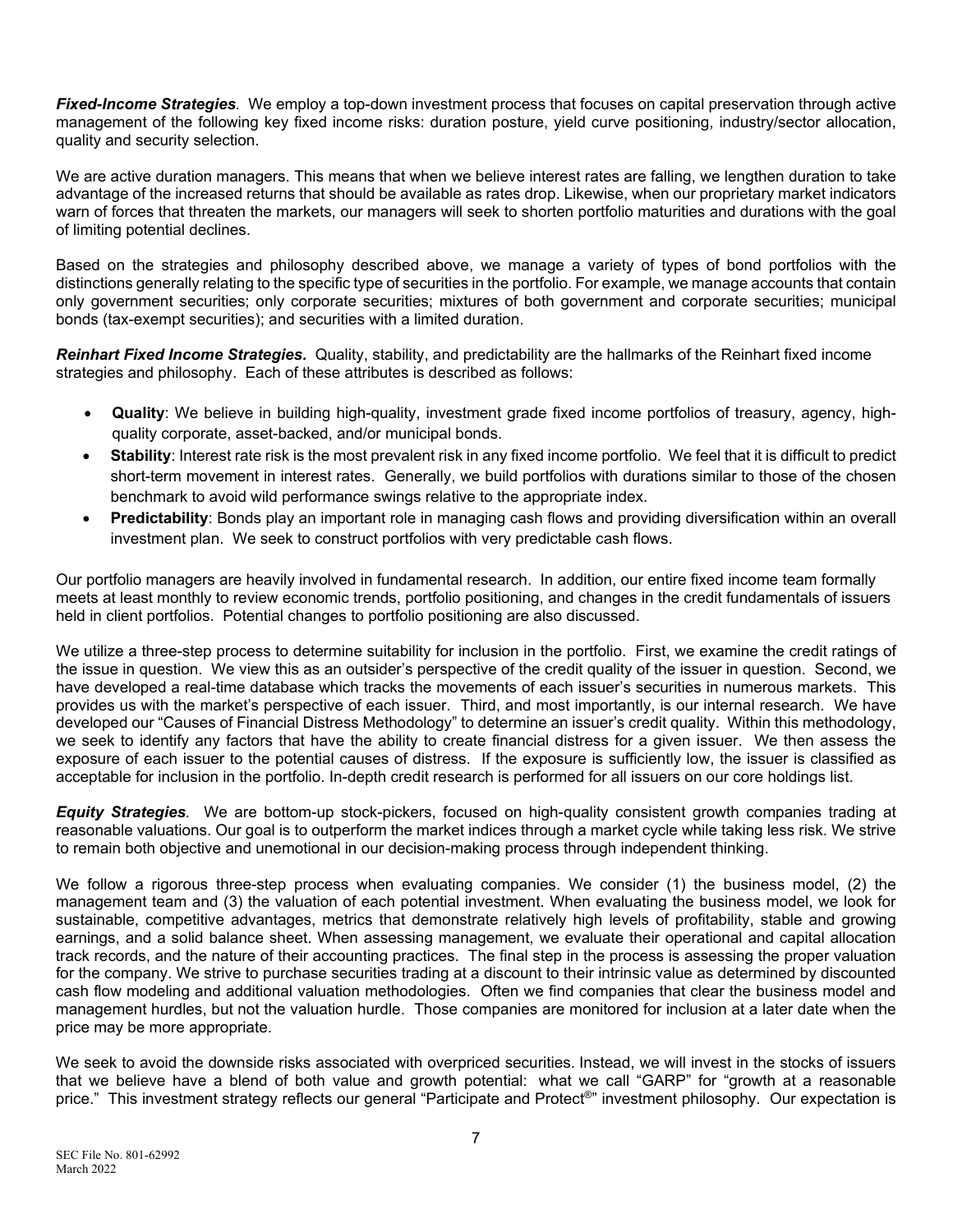that investors in this strategy will participate in market appreciation during bull markets and experience something less than full participation during bear markets compared with investors in portfolios holding more speculative and volatile securities. There is no assurance that our expectations regarding this investment strategy will be realized.

A key element of our overall valuation is to focus on downside as well as the upside, so that we can set a target purchase price that would reflect very attractive upside return potential relative to the downside risk. This is intended to help avoid permanent impairments of capital, and avoid excessive volatility that can impede the long-term compounding of returns.

The number of holdings in a typical client "Large Cap Equity" account will range from 25-40. This reflects our belief that our client's assets should be in our top investment ideas and that focusing on our best investment ideas is the best way to achieve a client's investment objectives. The portfolio's weighting for any one industry shall not exceed 25% of the total market value of the portfolio at the time of purchase. The weighted average market capitalization of companies held by a typical Large Cap Equity portfolio will generally exceed \$25 billion. We would not normally purchase any company with a market capitalization below \$1 billion in market cap in a Large Cap Equity account.

Similarly, the number of securities in a typical client "Mid Cap Equity" portfolio will likely range from 25 – 40. Normally, 80% of a Mid Cap Equity account must be in companies with market capitalizations between \$500 million and \$50 billion. The size of the companies in each index changes with market conditions and the composition of the index. We generally do not purchase stocks of companies below \$500 million market capitalization for the "Mid Cap Equity" portfolios, but such smaller companies are considered for other accounts with investment objectives that include opportunistic investing in smaller companies and special situations or for clients whose investment objectives include investment in smaller companies. The portfolio's weighting for any one industry shall not exceed 25% of the total market value of the portfolio at the time of purchase.

Because of our investment philosophy, the majority of our Large Cap and Mid Cap Equity holdings will be found in these primary sectors: Consumer, Healthcare, Technology, Financial, Industrial and Energy. Typically, our portfolios will have more limited exposure to commodity-based (basic materials) or heavily cyclical (capital goods, autos, utilities) sectors.

The "Small Cap Equity" portfolio invests primarily in a diversified mix of common stocks of small cap U.S. companies that are believed to be undervalued by various measures and offer sound prospects for capital appreciation. "Small cap" is defined as those companies with market capitalizations of between \$100 million and \$15 billion. For this strategy Madison focuses on core growth strategies through bottom-up fundamental research analysis to identify stocks of businesses that are selling at what it believes are substantial discounts to prices that accurately reflect their future earnings prospects. Madison conducts extensive research on each prospective investment using a five-pillar analysis process to evaluate companies as potential investments for the portfolio. Investments that meet most of the criteria are added to a list of similar companies to be monitored by Madison.

Companies meeting all five pillars may be added to the Small Cap Equity portfolio. The five pillars of the analysis are: (1) strong business traits, (2) defendable market niche, (3) attractive growth potential, (4) capable management, and (5) discount to private market value. In reviewing companies, Madison applies the characteristics identified above on a caseby-case basis as the order of importance varies depending on the type of business or industry and the company being reviewed. As a result of employing the five-pillar analysis, the fund may hold cash opportunistically, particularly during periods of market uncertainty when investments meeting all five pillars may be difficult to identify.

The Small Cap Equity investment strategy reflects Madison's general "Participate and Protect®" investment philosophy. Madison's expectation is that investors in the fund will participate in market appreciation during bull markets and experience something less than full participation during bear markets compared with investors in portfolios holding more speculative and volatile securities; therefore, this investment philosophy is intended to represent a conservative investment strategy. There is no assurance that Madison's expectations regarding this investment strategy will be realized.

Of course, these descriptions only illustrate Large Cap, Mid Cap, and Small Cap Equity accounts. Accounts managed as "Large Cap Growth Equity," "Large Cap Value Equity," "Covered Call Option and Income Strategy," "Balanced" or in some other unique style would normally have appropriate differences in number of holdings, industry benchmarks, weightings and market capitalizations. For example, accounts managed with the objective of having exposure to all market sectors will hold a greater percentage of securities of companies in commodity-based or heavily cyclical sectors that reflect, to the extent possible, our general investment methodology among the opportunities available within those market sectors.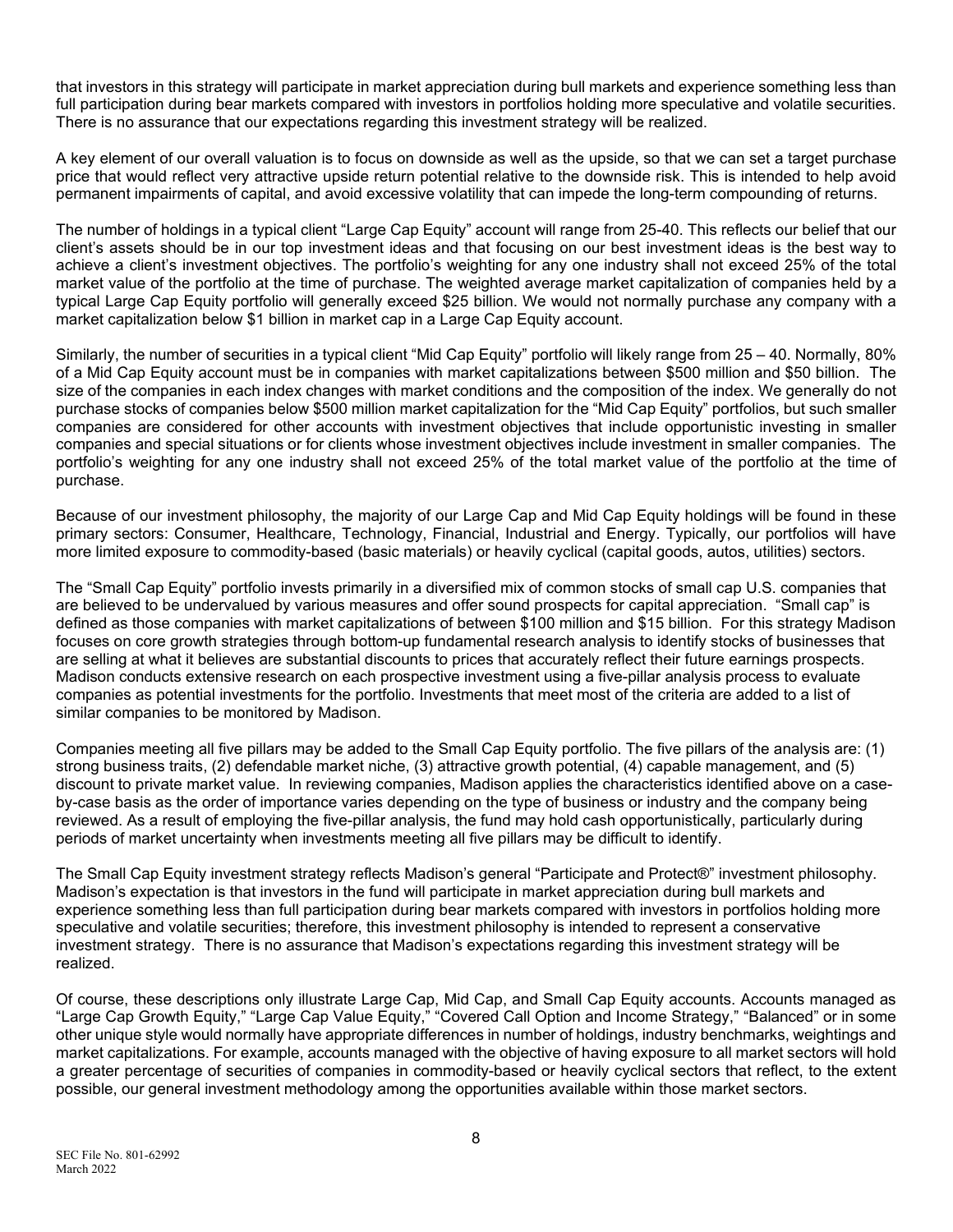In light of market volatility, market capitalization references in this section may be adjusted to reflect current economic conditions.

*International Equity Strategies*. The Madison International Equity Strategy seeks to identify companies that have consistently exhibited the ability to maintain a competitive market advantage through innovative product design, exceptional management, strong market share and superior profitability. These companies have a true franchise with the potential to generate various degrees of economic rents while growing faster than the economy. Short-term variations in results, expectations and capital markets produce numerous opportunities to acquire shares in these companies at valuations that the team deems attractive relative to their forecast long-term prospects.

The team is comprised of patient, long-term investors and as a result, they are much less concerned with the movements of share prices and market trends than with the inherent value of consistently growing companies, with strong products and sound management.

### **Cash Management and ETFs**

Each client custodian "sweeps" non-invested cash balances in client accounts every day into a money market or some other cash account selected by the client and offered as a service by the custodian. At the client's request, we will recommend the sweep vehicle among the choices offered by the custodian. In that case, we make a recommendation based on our understanding of the client's tax status and risk preferences. We do not direct cash sweeps to our proprietary money market mutual fund.

Cash sweeps generally fall into three categories: (1) government money market funds, (2) prime rated money market funds (commercial paper), (3) tax-exempt money market funds (municipal vehicles), and (4) bank sweeps. The process and mechanics are the same for equity and fixed income clients.

In some situations, often at a client's request or in connection with a specific investment strategy, we may invest client accounts in exchange traded funds ("ETFs") or other investment companies. To the extent any account is so invested, you should understand that the ETF or other investment company itself pays the manager of the fund an investment advisory fee like most other investment companies. Therefore, in addition to the fee you pay to us to manage your account, you will indirectly pay your *pro rata* portion of the management fee of the ETF or other investment company in which your account is invested. That fee is described in the offering materials (prospectus) for the ETF or other investment company.

### **Class Action Settlements**

Although we may be authorized to vote proxies in client accounts as described herein in the section entitled, "Voting Client Securities," we will not handle or otherwise process any potential "class action" claims or similar settlements that clients may be entitled to for securities held in client accounts. Clients will receive the paperwork for such claims directly from their account custodians or, if we receive the forms on behalf of a client, we will promptly forward them to the client to complete. Each client should verify with his/her/its custodian or other account administrator whether such claims are being made on the client's behalf by the custodian or if the client is expected to file such claims directly.

### **Risk**

Although we work hard to preserve your capital and achieve real growth of client wealth, investing in securities involves risk of loss that each client should be prepared to bear. Typical investment risks include market risk typified by a drop in a security's price due to company specific events (such as an earnings disappointment or a downgrade in the rating of a bond) or general market activity (such as occurs in a "bear" market when stock values fall in general). For fixed-income securities, a period of rising interest rates could erode the value of a bond since bond values generally fall as bond yields go up.

*General Risk of Investing in Securities*. While investments in stocks and bonds have been keystones in wealth building and management for more than one-hundred years, at times they've produced surprises for even the savviest investors. Those who enjoyed growth and income of their investments were rewarded for the risks they took by investing in the markets. When the rare calamity strikes, the word "security" itself seems a misnomer. Risks in investing in securities may include Alternative Minimum Tax Risk, Asset Allocation Risk, Call Risk, Capital Gains Tax-Related Risk, Concentration Risk, Credit and Prepayment/Extension Risk, Currency Risk, Derivatives Risk, Equity Risk, ETF Risks, Fixed Income Market Capacity Risk, Foreign Security and Emerging Market Risk, Growth Investment Risk, Growth and Value Risks, Interest Rate Risk, International Security Risk and Foreign Market Risk, Legislative Risk, Liquidity Risk, Market Risk, Mid-Cap Company Risk,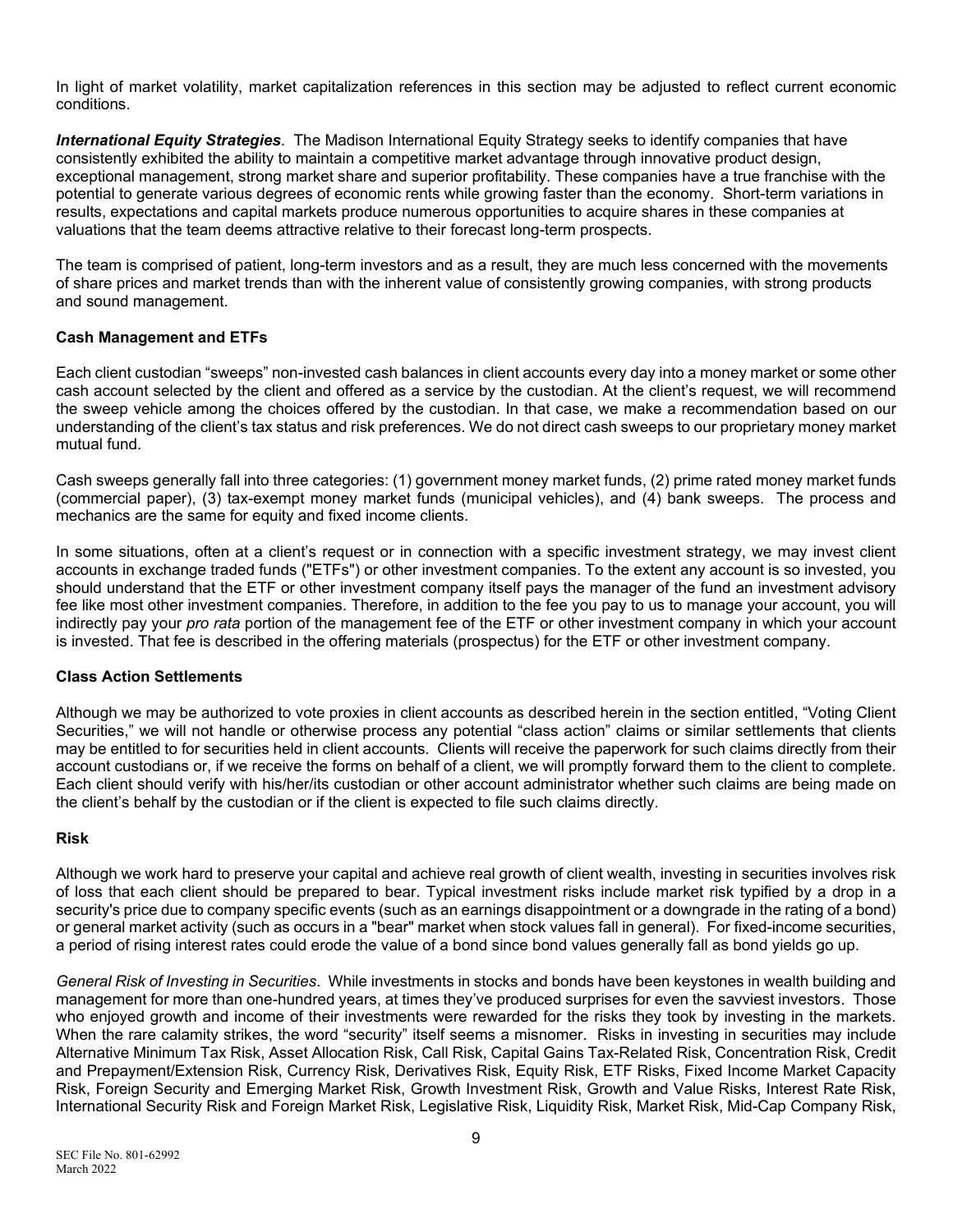Mortgaged-Backed Securities Risk, Non-Investment Grade Security Risk, Option Risk, Risk of Default, Risks of General Obligation versus Limited Purpose Bonds, Small Cap Risks, Special Risks Associated with Dividend Paying Stocks, State Specific Tax Risks, Tax Risk, Unknown Market Risks and Value Investing Risk, among others. Although we seek to appropriately address and manage the risks we identified and disclosed to you in connection with the management of the securities in your account, you should understand that the very nature of the securities markets includes the possibility that there are additional risks that we did not contemplate for any number of reasons. We certainly seek to identify all applicable risks and then appropriately address them, take appropriate action to reasonably manage them and, of course, to make you aware of them so you can determine if they exceed your risk tolerance. Nevertheless, the often volatile nature of the securities markets and the global economy in which we work suggests that the risk of the unknown is something you must consider in connection with your investments in securities. Unforeseen events have the potential to upset the best laid plans and could, in a worst-case scenario produce the material loss of the value of some or all of the securities we manage for you.

### **DISCIPLINARY INFORMATION**

There are no legal or disciplinary events that we believe are material to a client's evaluation of our business or the integrity of our management.

# **OTHER FINANCIAL INDUSTRY ACTIVITIES AND AFFILIATIONS**

### **Investment Adviser Affiliates**

Madison Investment Holdings, Inc. is our parent company. Our Madison Investment Advisors, LLC affiliate serves as investment adviser to individuals, institutions, wrap accounts and investment companies. Madison Investment Advisors, LLC is a separately registered investment adviser and is a wholly owned subsidiary of our firm. The insurance company asset management division of Madison Investment Advisors, LLC operates under the name Madison Scottsdale (d/b/a Madison Scottsdale). The Reinhart Portfolio Management Team is based in Mequon, Wisconsin. Each "Madison" entity shares personnel and resources at our Madison, Wisconsin offices.

Registration does not imply a certain level of skill or training.

### **Sub-advisory Services By Investment Adviser Affiliates**

If authorized by a client, we may delegate the management of all or a percentage of a client's account to one of our investment adviser affiliates identified above. We would do so if the affiliate has a particular investment expertise that we believe would be suitable to the client and conforms to the stated investment policies of the client's account. To avoid any potential conflict of interest, we will not charge different fees to any client for amounts managed by our affiliates in a subadvisory capacity in this manner. Of course, because of the affiliation, we indirectly receive a portion of any subadvisory fees we pay to our affiliates to manage assets in this manner.

### **Investment Company Affiliates**

Madison Asset Management, LLC acts as investment adviser to the Madison Funds and Ultra Series Fund. In addition to these mutual funds, Madison Asset Management, LLC is the investment adviser to the Madison Covered Call & Equity Strategy Fund, a closed-end fund traded on the New York Stock Exchange. Some of our officers hold offices in each of the investment companies affiliated with Madison Asset Management, LLC. Paul Lefurgey serves as Trustee of Madison Funds.

As an affiliated company, we receive assets and management fees indirectly through Madison Investment Advisors, LLC and we share offices and personnel at our Madison, Wisconsin headquarters.

Please refer to the subsection entitled, "Investments in Affiliated Funds" in the Fees and Compensation section above.

*Option Funds*. Madison Asset Management, LLC manages accounts trading in covered calls that may buy or sell puts and calls and trade in listed options. As of the date of this brochure, Madison Asset Management, LLC manages the Madison Covered Call and Equity Strategy Fund, also a closed-end fund traded on the New York Stock Exchange, and the Madison Covered Call and Equity Income Fund, an open end series of Madison Funds (Paul Lefurgey serves as one of its Trustees).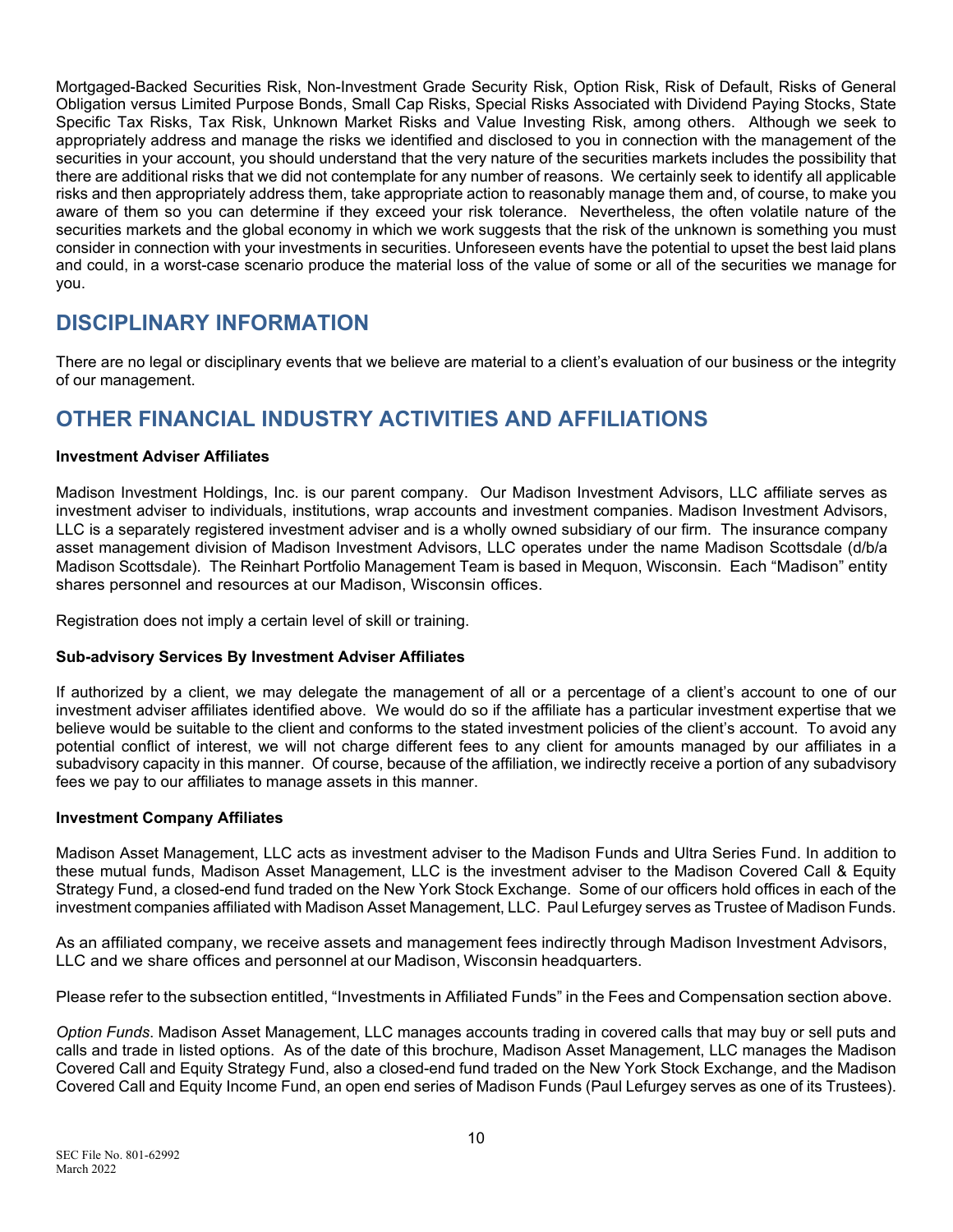*Madison Mutual Funds/Ultra Series Fund*. Madison Asset Management, LLC manages the investment portfolios of the Madison Funds, which currently consist of 18 separate funds, and the Ultra Series Fund, which currently consists of 14 separate funds. Madison Funds are retail mutual funds that are offered to the public through financial intermediaries, while funds included in the Ultra Series Fund are investment options for certain retirement plans and variable annuity and variable universal life contracts offered through CMFG Life Insurance Company and are not available for purchase directly by individual investors.

### **Broker-Dealer Affiliate**

We also have an affiliated broker-dealer, MFD Distributor, LLC, for the limited purpose of serving as the distributor of our affiliated mutual funds (Madison Funds and Ultra Series Fund). MFD Distributor, LLC does not perform any other brokerage activities, has no employees of its own and other than its mutual fund services, the broker-dealer engages in no trades, transactions or other brokerage activities whatsoever. It is not permitted to perform any trades for our clients, including the accounts of our affiliated mutual fund portfolios, and does not carry customer accounts. A number of our employees are registered representatives of MFD Distributor, LLC so that they can make offers of our affiliated funds to the public.

### **CODE OF ETHICS, PARTICIPATION OR INTEREST IN CLIENT TRANSACTIONS AND PERSONAL TRADING**

### **Our Code of Ethics**

We impose restrictions upon ourselves and any person associated with us in connection with the purchase or sale, directly or indirectly, for their own account or accounts controlled by them, of securities recommended to or purchased for clients. We maintain strict guidelines and a Code of Ethics for all our employees designed to assure that we, and persons associated with us, may not benefit, directly or indirectly, from transactions made for the accounts of clients and that no other conflict of interest exists.

Generally, employees may not trade in any securities that are held in client portfolios or are being traded in client portfolios, except under a de minimis exception. Employees are also prohibited from investing in IPOs. We, our officers, employees and directors are required to pre-clear securities trades in order to avoid a conflict of interest between individual and client interests. As a general guideline, employees may not purchase or sell a security which, to his or her knowledge or belief, is under consideration as an acquisition or sale by a client or any investment company or is in the process of being acquired or sold for a client or mutual fund. Our Code of Ethics contains various exemptions for personal securities trades that we believe do not involve potential conflicts, such as transactions in Treasury Securities, open-end mutual funds, and securities that we will not purchase for clients.

We may manage accounts for employees in the same manner as other clients utilizing the same model or composite provided that, in order to avoid any potential conflicts of interest, all transactions for employee accounts managed by our firm must occur after we have completed trading for all non-employee client accounts in the same model or composite. Specifically, when entered concurrently with client accounts, employee accounts and/or internal products will always trade last in any trading rotation (see Brokerage Practices herein). If employee accounts and/or internal products are entered after client accounts, they will wait until all other client accounts are complete before trading.

With permission, employees may also invest in private placements and similar non-public offerings, some of which we may also recommend as a non-discretionary investment to certain clients of our firm or its affiliates for which such investment ("alternative investments") might be suitable. If investments in alternative investments are both suitable to you and an otherwise permissible investment in your account, you should understand that our employees will have a potential conflict of interest with you in the event the participation in any alternative investment is "cut-back" or otherwise limited because it is oversubscribed. A copy of our Code of Ethics is available to any person upon request.

#### **Investments in Related Products**

Outside of the MAP wrap account program (see the separate Disclosure Brochure for MAP accounts) and recommendations that are based on mutual fund asset allocation models such as those offered through third party programs or platforms, we do not normally invest client accounts in our affiliated mutual funds. For purposes of the MAP Program (and any other noninvestment company client that may utilize an "asset allocation" strategy involving investments in mutual funds), the firm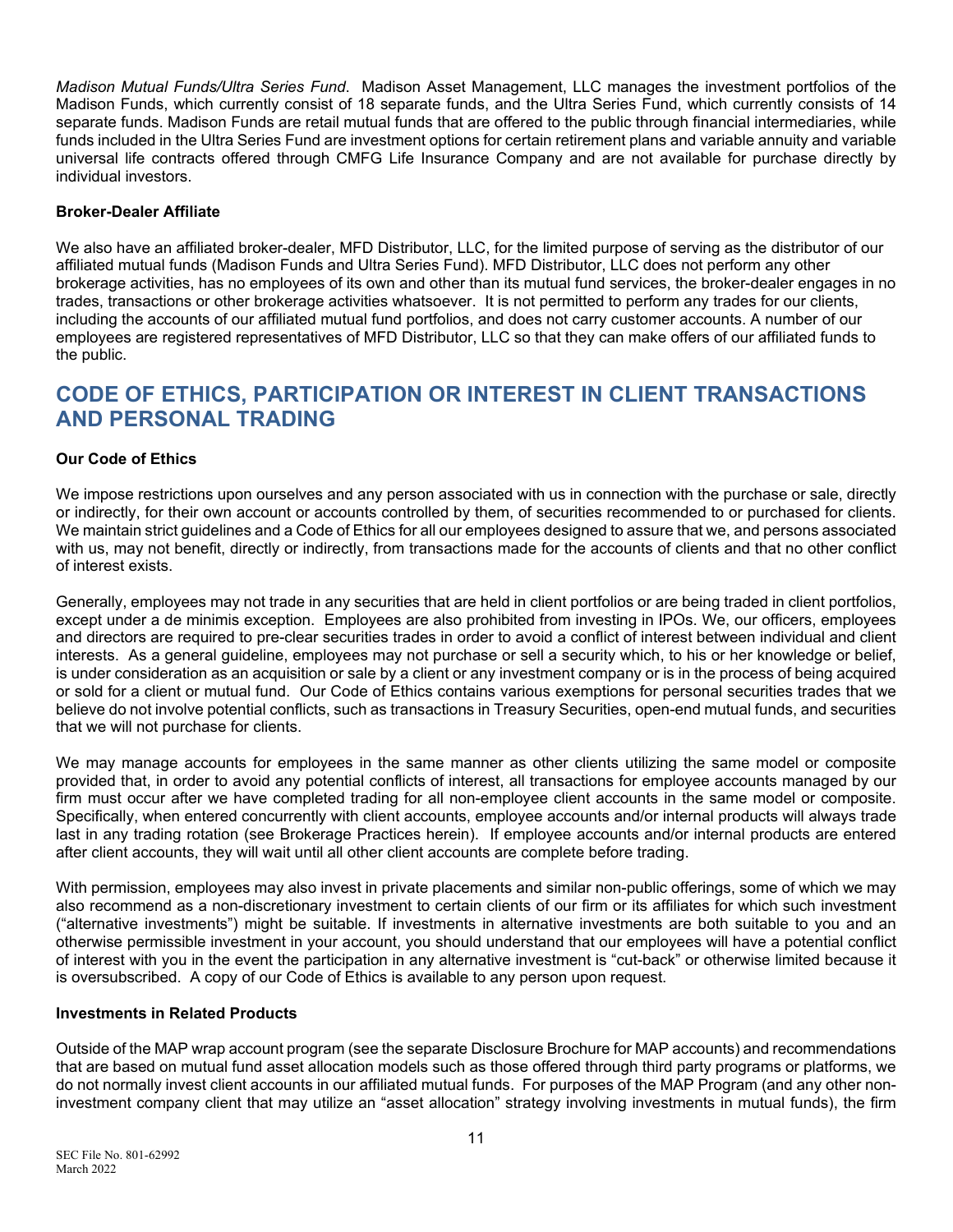has a potential conflict of interest when it makes asset allocation decisions to invest in an affiliated mutual fund because the firm would receive both fees from the client directly to compensate it for its asset allocation decision-making and indirectly from the affiliated mutual fund's investment advisory fees. The firm's Asset Allocation Team addresses the potential conflicts of interest that arise in connection with making an allocation of client assets to affiliated mutual funds. Nonetheless, the decision to purchase an affiliated fund within any asset allocation program must be independently supported or tactically justified by the Asset Allocation Team's ongoing due diligence process. In other words, the firm's decision to invest in an affiliated mutual fund must be supported by either (a) the results of traditional due diligence (for core-type investments) or (b) the ability to carry out timely tactical strategies (for targeted investments). Finally, in order to further address the potential conflict of interest, the firm places an absolute limit on the percentage any asset allocation strategy account may invest in an affiliated mutual fund to no more than 20% of the account's assets at time of purchase.

Madison intends to comply with the provisions of Department of Labor Prohibited Transaction Class Exemption 77-4 with regard to the *pro rata* share of any accounts subject to ERISA (or comparable regulation) that are invested in mutual funds managed by Madison.

### **Prohibition on Use of Insider Information**

We also adopted policies and procedures to prevent the misuse of "insider" information (material, non-public information). A copy of such policies and procedures is available to any person upon request.

### **BROKERAGE PRACTICES**

### **In General**

Unless we receive specific directions from a client regarding the placement of brokerage business, we will select the brokers and dealers to effect client transactions. Our first consideration in selecting a broker is whether the broker will provide the best execution of the desired transaction. In addition to best execution price, selection is based on the overall reasonableness of brokerage commissions paid and consideration of a variety of other factors. An important consideration is the receipt of research products, research services, access to brokerage firm analysis, and the availability of economic data, market data and research. Also important is the availability of quotations, statistics and other investment decisionmaking aids. See the discussion below entitled, "Research and Soft Dollar Benefits."

For accounts following asset allocation strategies, mutual fund transactions are normally effected at net asset value without commission.

The following discusses brokerage practices relating to securities other than mutual funds that may be held in client accounts.

### **Trading of Bonds**

The majority of bonds are not traded on listed exchanges, but rather are purchased from or sold to brokers or dealers. Each broker/dealer maintains an inventory of bonds (bond "positions") that it owns as a principal or transacts as an agent on behalf of another customer. The number and value of bonds that each broker holds varies, depending on the brokerage firm's size, financial strength and involvement in the bond market. No one firm dominates this market or provides substantially all the buying/selling needs of a particular money manager for all of its clients.

We use a three-step process to buy/sell bonds for client accounts depending upon how the client has instructed us to trade on their behalf: (1) "free to trade" – if, with respect to a client account, we are free to choose the broker/dealers we wish to trade with, we typically contact at least three broker/dealers before executing a trade in order to seek best execution; (2) "in competition" – for client accounts that require us to include a designated broker/dealer in our list of trading partners, we will put that broker in competition with others and select the broker who provides us with best execution (in the event of a tie between brokers, the designated broker receives the trade); and (3) "directed" – if a client has directed us, through written notification, to trade with a specific broker/dealer, we will negotiate directly with that broker in order to execute trades on that clients behalf. The "directed" trade process begins by us asking the broker/dealer for a specific issue to be purchased. We will specify the targeted issue with respect to issuer, sector, maturity, coupon and yield/spread objectives. We will also provide the required block size for all clients using that broker/dealer and/or custodian. The broker is asked to offer the targeted issue or, if they cannot, other possible issues that are substantially similar substitutes. The broker will offer any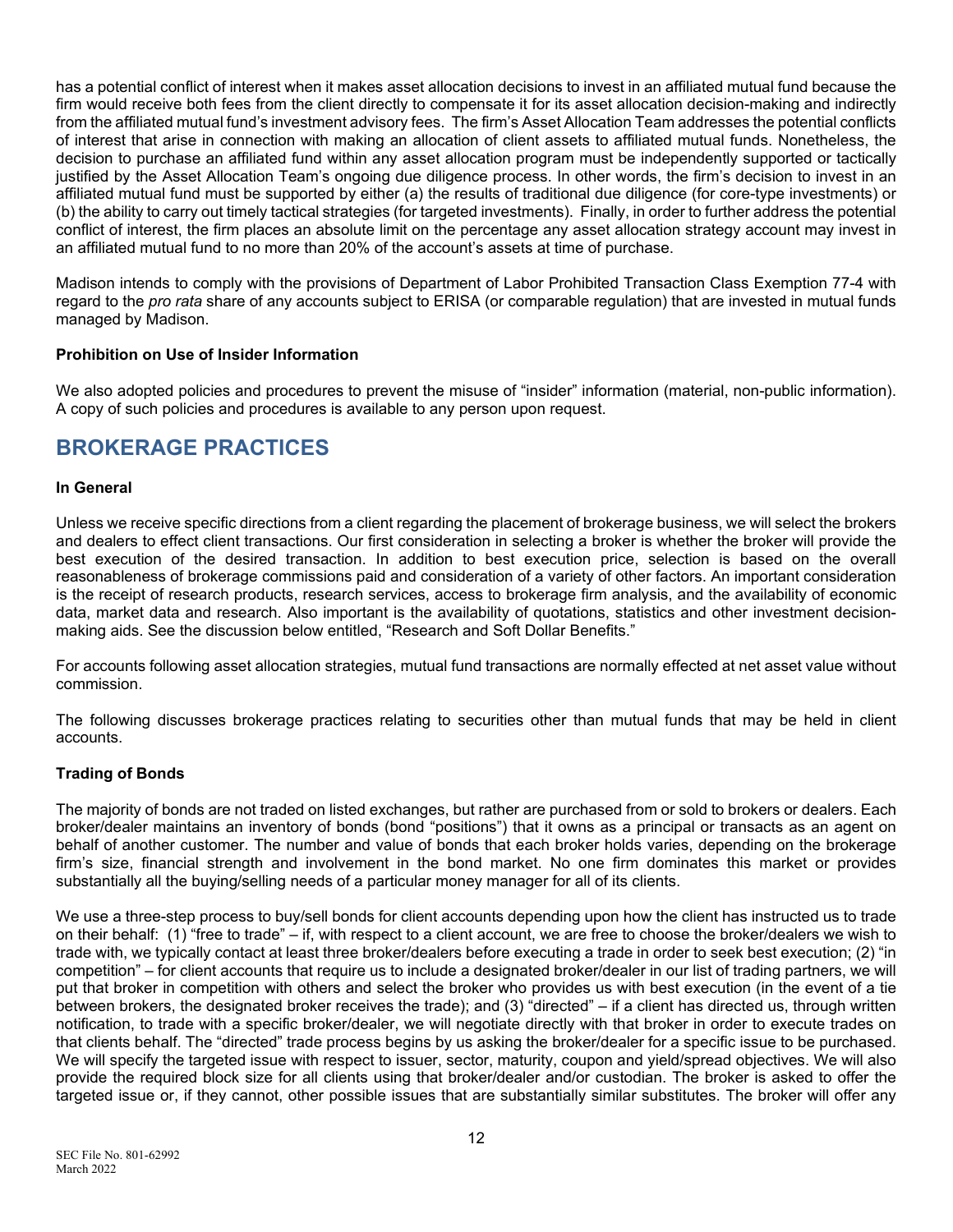bonds meeting our criteria available in its current inventory. If the broker/dealer cannot offer our targeted security and cannot offer a substantially similar substitute, we will work closely with the broker to locate suitable bonds from other broker/dealers or their customers. When the "directed" clients designated directed broker confirms a specific transaction, the applicable commission agreed upon in advance by the client shall be received by the broker/dealer acting as principal, regardless of whether the bonds were acquired directly from the directed broker/dealer or indirectly from another broker/dealer. The commissions paid by "directed" clients may differ from other "non-directed" clients due to the trade size, security specifics, or total arrangement between the client and their broker. These practices are followed unless they are specifically modified or limited by us or the client.

We believe this process to be in our clients' best interest because it gives clients access to the best priced, most attractive securities from a number of dealers. By aggregating the purchases or sales of a broader base of clients, including those who use other brokers and/or custodians, and working to find the best options for executing broker/dealers we seek increase competition and find bonds available in larger blocks, resulting in better overall execution prices.

In connection with accounts for which we act as a sub-adviser for programs sponsored by another adviser and for which there is a "fee in lieu of commission" or similar "wrap fee" arrangement, in most circumstances we will not trade with the program sponsor in recognition that commissions are often included in the price of bonds. This restriction may be imposed on us by the program sponsor or implemented at our discretion. It is designed to avoid potential conflicts of interest or duplicate commission payment.

In our efforts to achieve best execution of portfolio transactions, we may trade securities for client accounts by utilizing electronic marketplaces or trading platforms. Some of these electronic systems may impose additional service fees. We may pay these fees directly to the provider of the service or these fees may be included in the execution price of a security. Our intention is that we will only use such systems and incur such fees if we believe that doing so helps us to achieve the best execution of the applicable transaction, taking into account all relevant factors under the circumstances. For example, we will consider the speed of the transaction, the price of the security, the research we receive (in equity transaction effected in this manner), our ability to block the transaction and other factors discussed in this Brokerage Practices section.

### **Trading of Common Stocks**

When we trade the same security in more than one client account, we generally attempt to aggregate trades in order to create a "block transaction" or a sequence of aggregated block transactions containing clients of the same type. Generally, buying and selling in blocks helps create trading efficiencies, prompt attention and desired price execution. We may block transactions among clients of our firm and among clients of our subsidiary investment adviser affiliates that share our resources and personnel in our Wisconsin office. If, for any reason, we cannot block transactions, we will follow the procedures described below under "Trade Allocation Practices."

For accounts utilizing one or more of the firm's asset allocation strategies, we will place all or substantially all transactions to purchase or sell common stocks or investment company shares with the client's "directed" broker, when appropriate or required. (See the discussion below entitled, "Directed Brokerage and Compensation for Client Referrals.") Whenever applicable, we will attempt to block or aggregate trades for clients who use the same directed brokers in order to create a "block transaction" unless we believe that best execution can be achieved without blocking because, for example, of the high liquidity of the security, the size of the transaction or other factors that we consider in seeking to achieve best execution of client transactions in equity securities. (Mutual fund securities traded in client accounts are transacted at net asset value, so blocking of transactions is not necessary for accounts holding such securities.)

For transactions in securities other than mutual fund shares, the commission amount and per share commission rate will differ between our clients with directed brokerage relationships versus those clients who do not have such relationships, due to the dollar value and the size (number of shares) of the trade for each account and the relationship between the client and their broker. Because each client may differ in portfolio size, investment objective, equity exposure and the extent of the relationship with their broker, we do not negotiate commission discounts on the block transaction itself.

We seek to achieve best execution when we execute equity (stock) transactions for our clients. We consider a variety of factors when determining and analyzing our success in achieving best execution, including, among other factors, the speed of a transaction, the price at which the transaction is executed, the service provided by the executing broker and any costs involved. There are myriad factors that go into achieving best execution for our clients. Some factors we consider include price, access to block liquidity, avoidance of toxic order flow and commission rates. When permitted, we believe blocking orders in like securities for clients helps prevent any client in a particular equity strategy from being disadvantaged in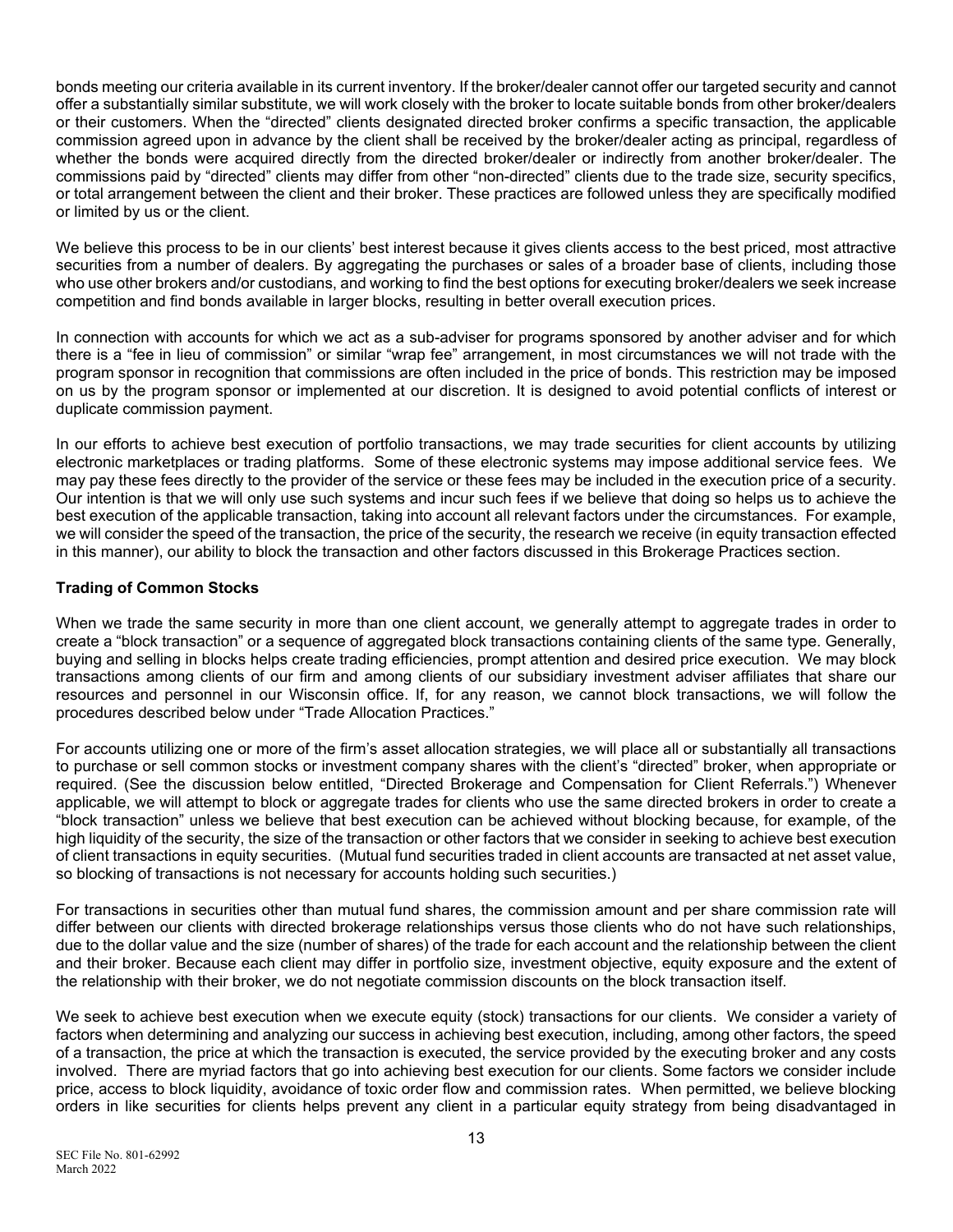connection with regard to best execution compared with any other client whose account we manage under the same strategy.

Since directed broker clients trade with their directed brokers, clients within a strategy will not necessarily buy or sell a security at the same price or at the same time as other clients within that strategy. As a result, performance among clients within a strategy may vary.

### **Trade Allocation Practices**

When the firm has trading authority and brokerage discretion, we seek to allocate trades fairly across the various accounts we manage. For discretionary, non-directed client accounts, we generally block all transactions for such clients in a single transaction or sequential transactions with the same broker. For all directed broker accounts, including wrap accounts and unified management accounts (UMA) we follow our trade rotation policy among clients that are transacting in the same security in the same strategy. The trade rotation process for these clients commences concurrently with the blocked trade for the discretionary non-directed client accounts. The policy is designed to ensure that we do not trade on behalf of any one client or group of clients in a systematic manner that favors that one client or group or is otherwise unfair to other clients for whom we do not trade in the initial blocked transaction or transactions. In these situations, on any given trade, a client's account may trade first, last or mid-way in the order of trades executed with the goal of long-term rotational trade entry timing among these client accounts. Decisions regarding whether any client account trades separately from others are based on liquidity, speed of execution and various other factors.

We will also add small amounts of additional trades to a previously initiated and ongoing trade if, in our discretion, we believe that doing so will not affect the execution of the original ongoing trade.

Furthermore, if we determine that a particular "wrap" program sponsor (or designated broker) either has procedures for transmission of transaction instructions or transaction execution practices that are unusually time-consuming or lengthy or has transmission/communication problems on a given trading day, we will periodically deviate from our normal rotation practices and place that sponsor's (or designated broker's) transactions after those of other, similarly situated programs (or clients) in an effort to avoid delays we deem undue in execution of transactions. In these cases, the deviation may or may not disadvantage such accounts, depending on market conditions.

Finally, certain accounts subject to non-discretionary capital flow activity such as new accounts, accounts experiencing contributions or withdrawals, or similarly situated accounts will normally be invested according to the most recently updated model before existing accounts in the same program (or group of accounts) are similarly invested. Also, because we share our back-office functions with our affiliates at our Wisconsin headquarters, in the unlikely event that one of our affiliates seeks to trade the same security as we are trading, the security would be traded first for the accounts of the first firm whose portfolio managers provided the trade instructions to our shared trading desk.

### **Cross Trades**

There may be occasions when we will sell a particular security for one of our clients (for example, because the client needs to raise cash or is changing investment priorities) at the same time that we buy the same type of security for another client. In such situations, we can reduce transaction costs to both clients by identifying a particular security and instructing a broker to sell from one account and purchase in the other. This is known as a "cross trade." Although we believe the transaction benefits both clients, you should be aware that we represent the interests of both the selling and buying client in the same transaction, and, as a result, may have conflicting loyalties at the time we effect a cross trade. For this reason, we always execute such trades through a third party broker who determines the respective purchase and sale price based on the market.

Cross trades by investment company clients are subject to additional or separate rules governed by the Investment Company Act of 1940, as amended. Cross trades involving clients subject to ERISA are generally prohibited by law and, therefore, we will not include any ERISA clients in brokered cross trades on a principal basis.

#### **Directed Brokerage and Compensation for Client Referrals**

When executing transactions for a client account, we may place all or a portion of the transactions with a broker with whom the client has a special advisory or consulting relationship. Such transactions are placed with a broker who may have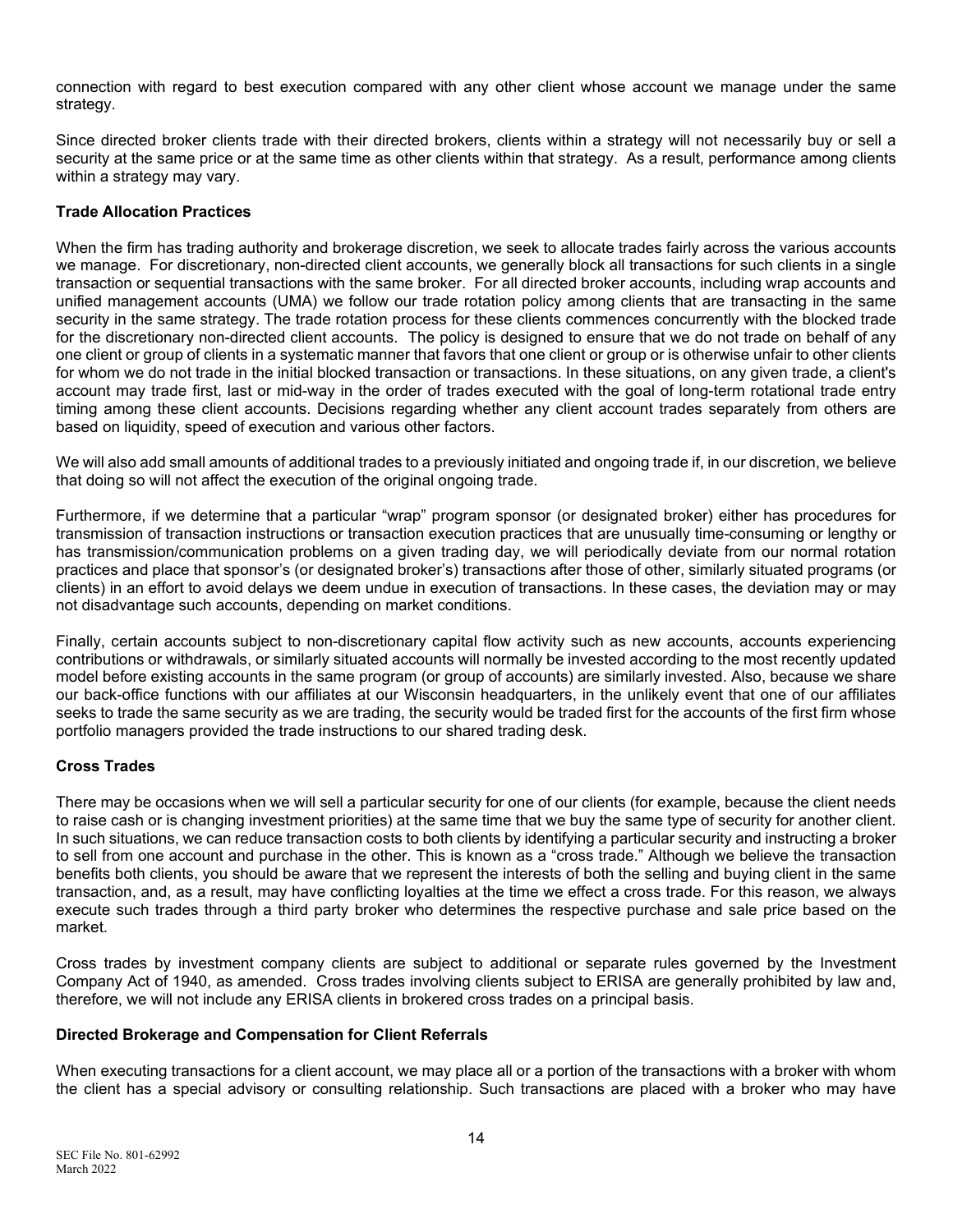provided manager selection services, performance measurement services, asset allocation services, or a variety of other consulting or monitoring assistance to the client, all with the specific knowledge and full approval of the client.

We will trade with directed brokers even when not explicitly required to do so if the market allows it or the trade is of a size that, in our opinion, would not adversely impact the market (in recognition of price and liquidity factors) under the circumstances. These trades are executed as described in the "Trade Allocation Practices" discussion herein.

We do not maintain agreements with referring brokers regarding our internal allocation of brokerage transactions. However, all or a sizable portion of a particular client's brokerage transaction business may be directed to a particular broker if the client has directed, agreed or stipulated us to do so. Commissions are not intended to compensate brokers for client referrals.

With regard to client directed brokerage, we are required to disclose that we may be unable to negotiate commissions, block or aggregate client orders or otherwise achieve the benefits described above, including best execution, if you limit our brokerage discretion. Directed brokerage commission rates may be higher than the rates we might pay for transactions in non-directed accounts. Also, clients that restrict our brokerage discretion may be disadvantaged in obtaining allocations of new issues of securities that we purchase or recommend for purchase in other clients' accounts. It is our policy that such accounts not participate in allocations of new issues of securities obtained through brokers and dealers other than those designated by the client. As a general rule, we encourage each client to compare the possible costs or disadvantages of directed brokerage against the value of the custodial or other services provided by the broker to the client in exchange for the directed broker designation. Directing brokerage may cost clients more money.

### **Accounts with Different Investment Objectives**

It is possible that we or our affiliates may manage accounts of clients whose investment objectives are substantially different from one another. As a result, it is possible that it would be appropriate for us to sell a security "short" from one account while holding it "long" in another account. This may occur if we manage an account that involves significant short-term trading or pursues unique options strategies. In general, however, our positions with regard to any security will be net long. We seek to avoid a conflict of interest by attempting to limit such situations to, for example, an instance in which there is a readily available supply of the security being purchased or sold and the transactions in a security do not affect its market price.

### **Research and Other Soft Dollar Benefits**

Obtaining the best price and execution of trades is of utmost importance in placing transactions. If a broker is allowed a commission in excess of that which another broker might have charged for executing the same transaction, it is done in recognition that such broker's special services are of great importance to us and our client(s). Research services furnished by brokers may be used in servicing all of our accounts; all clients benefit from the research received from all brokers with whom we deal.

Although we seek best execution of transactions, you should understand that obtaining research and services by means of soft dollar benefits represents a conflict of interest since it enables us to receive research that we might otherwise have to produce ourselves or purchase with our own money.

What is the "research" that is paid for with soft dollars? Research refers to services and/or products provided by a broker, the primary use of which must directly assist us in our "investment decision-making process" and not in the management of our firm. The term "investment decision-making process" refers to the quantitative and qualitative processes and related tools we use in rendering investment advice to our clients, including financial analysis, trading and risk analysis, securities selection, broker selection, asset allocation, and suitability analysis.

Research may be proprietary or third party. Proprietary research is provided directly from a broker (for example, research provided by broker analysts and employees about a specific security or industry or region). Third party research constitutes payment by a broker, in full or in part, for research services provided by third parties. Both types of research may involve electronically and facsimile provided research and electronic portfolio management services and computer software supporting such research and services. For example, a tool that helps us decide what might happen to the price of a particular bond following a specific change in interest rates is considered research because it affects our decision-making process regarding that bond.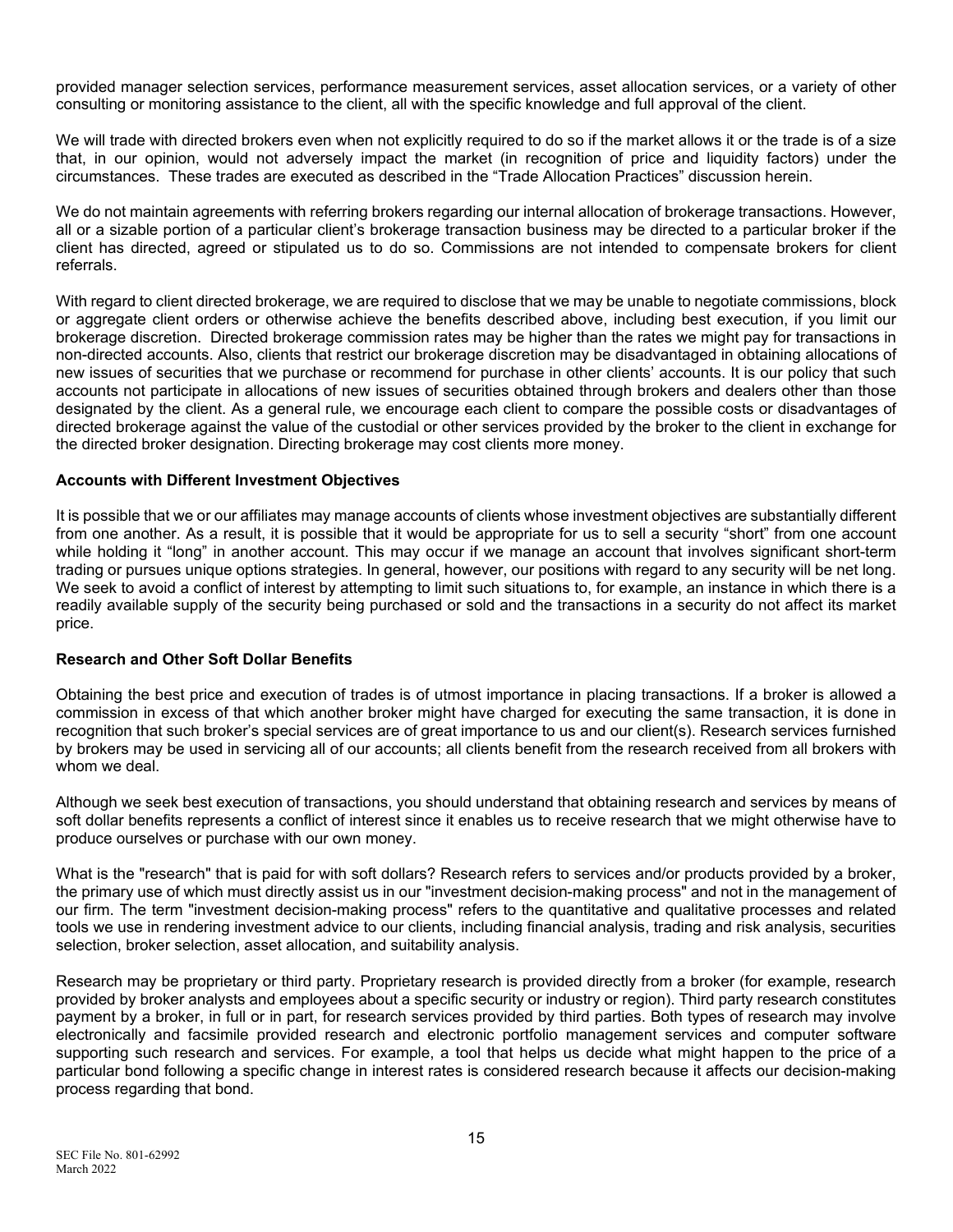In some situations we may execute a transaction with one broker and settle the transaction with another broker. This use of "step-outs" allows us to decouple - to some extent - execution services from research services. In other words, we may execute a transaction with an "execution" broker and step-out the transaction - and related commissions - to a broker who provides research services to book and settle the transaction.

We may receive products or services from brokers which we use for both research and for administrative, marketing or other non-research purposes. In such instances, we make a good faith effort to determine the relative proportion of our use of such product/service that is for research. Only that portion of the research aspect of the cost of obtaining such product/service may be paid for using soft dollars. We pay the remaining portion of the cost of obtaining the product or service in cash from our own resources.

We have an incentive to select a broker-dealer based on our interest in receiving the research or other services they can provide us. This incentive may conflict with client interests in receiving most favorable execution and our measurement of favorable execution may differ from that of a client. We believe we pay fair and reasonable brokerage commissions in return for research products or services provided by brokers. We may use research products or services provided by brokers in servicing any or all of our clients. Although we believe that all clients of our firm and its affiliates benefit from the research and services received by us from brokers, we may not necessarily use such research products or services in connection with the client accounts that paid commissions to or otherwise traded with the brokers providing such products or services. We will share proprietary research we receive with our affiliates because the cost for such research cannot be unbundled from the bundled soft dollar commissions we pay. However, we do not share any soft dollars earned for payment of third party research with our affiliates (other than Madison Investment Advisors, LLC, with which we share all personnel and resources at our Wisconsin office location) since such amounts can be quantified and unbundled from the cost of execution only.

Our firm has a standing Brokerage Committee consisting of members of our portfolio management and operations teams. The committee meets quarterly to review the quality of brokerage execution obtained on behalf of our clients, to monitor our use of soft dollar research and other services received in connection with client transactions and to review and compare the quality of broker services provided. During our last fiscal year, our Brokerage Committee established an estimated equity brokerage commission budget in advance that reflected our estimate of the most value to our firm and its clients for research and other services, if any, provided by the broker-dealers to which we direct client transactions. The Committee was satisfied with the quality of brokerage obtained by our firm for its clients.

### **Unmanaged and Non-Discretionary Account Assets**

Most accounts accepted by Madison are "Managed Accounts," meaning Madison has investment discretion over those accounts. Madison will not accept individual security instructions and will not place trades at the direction of the client in a Managed Account, except in very limited circumstances. As an accommodation, for specified assets that are not managed by Madison or are otherwise not subject to investment management discretion by Madison but which are maintained in the same account as the assets managed for a client by Madison (so that the client has a consolidated account statement of all assets and for which the power of attorney given to Madison to trade the account applies) (referred to as "Accommodation Account Assets"), at client's request, we will relay client-directed trade instructions to the client's designated broker for settlement at the client's designated custodian pursuant to the client's negotiated broker commission schedule. Although we will relay such information, it is the client's responsibility to contact his/her/its broker directly to ensure the timeliness of any transactions in Accommodation Account Assets. In all cases, if a client desires Madison to initiate any securities transactions in the client's Accommodation Account Assets, the client should understand that Madison is not a broker and that any such instructions may not be communicated to the client's designated broker on as timely a basis as they would have been had the client contacted the client's broker directly. Clients should understand that Madison accepts no responsibility for losses to client's Accommodation Account Assets resulting from Madison's failure to timely relay client instructions as described above, or from Madison's failure to accurately relay such instructions.

Any instructions regarding Accommodation Account Assets must be provided orally to Madison personnel to ensure that the instructions are received and promptly confirmed in writing by letter or e-mail. Madison will, in turn, confirm a client's instructions in this manner, but such confirmation is not a brokerage transaction confirmation. Because Madison either does not manage or does not have discretion (or both) over Accommodation Account Assets, each client with Accommodation Account Assets is responsible for reviewing the confirmation statement from its broker to ensure that the client-directed trade was communicated correctly. Clients should contact Madison and the client's broker immediately if the client's instructions regarding its Accommodation Account Assets do not appear to conform with the Client's intent.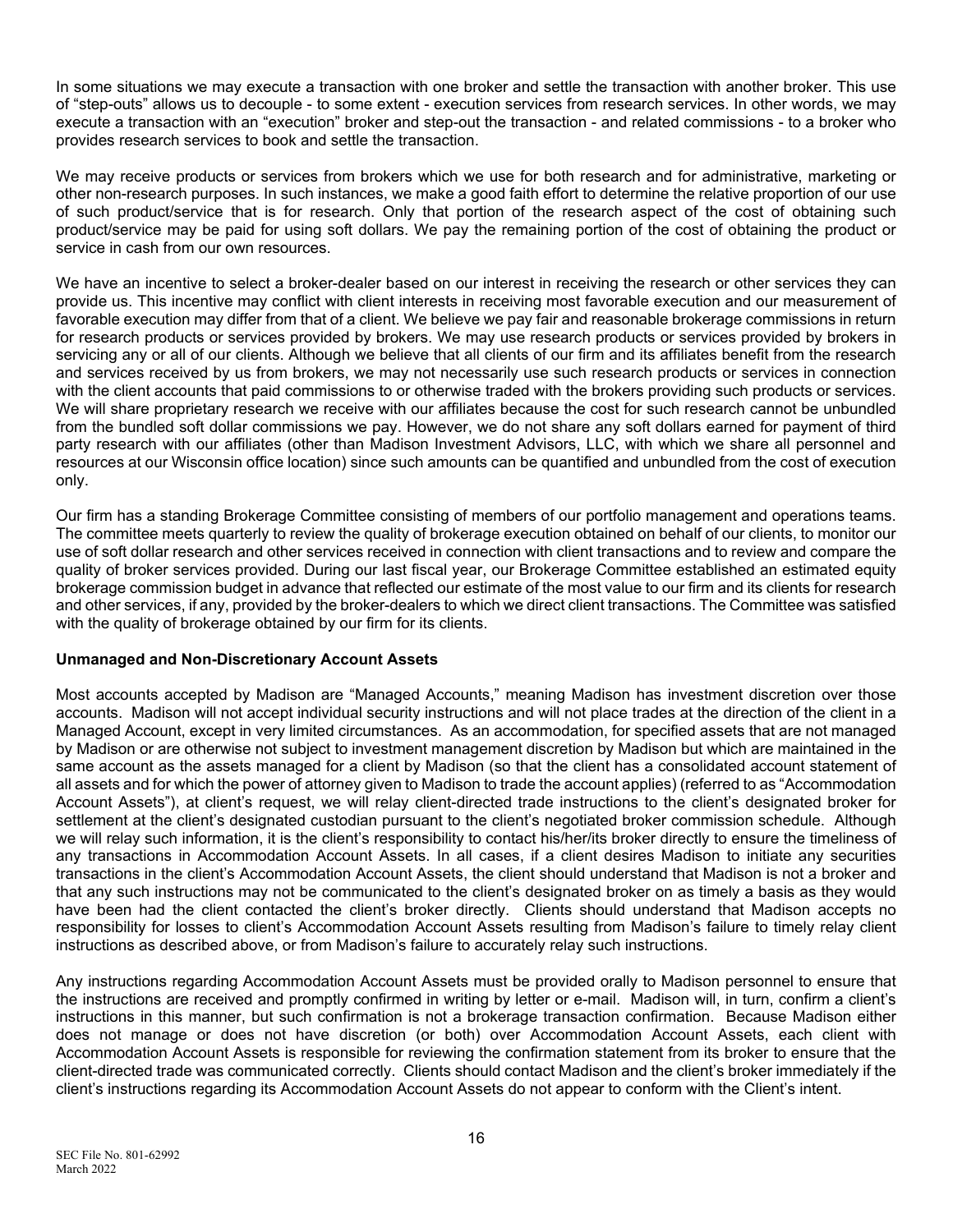Finally, there may be occasions where Madison is unable to arrange to execute a client's desired instructions. This may occur, for example, if the client's request requires the use of a margin account and the account managed by Madison is a cash account. In such situations, the client should establish a separate account to accomplish its transactions directly with its selected broker. Madison will not normally manage assets for clients in margin accounts.

### **REVIEW OF ACCOUNTS**

We review our client accounts at least quarterly. We do not have a limitation on the number of client accounts assigned to any particular account officer, nor is there a precise sequence or review schedule. All portfolios are reviewed continuously rather than periodically. Accounts are reviewed by our portfolio management professionals. The review may include holdings, aggregate statistical composition of factors such as sector weightings, and comparison to any relevant benchmarks and investment policies. Triggering factors could be major market moves, new information regarding specific holdings, or the passage of time. Investment strategy meetings usually occur each month. These meetings include a review of factors such as economic conditions, government policy, sector valuations, and other factors which might be expected to affect portfolio performance. Portfolios are then reviewed for any changes that might be needed due to strategy shifts developed in the investment strategy meeting. The participants in this process include portfolio managers, research analysts and senior management.

We furnish account reports to all non-wrap account clients on a quarterly basis (wrap account clients receive their client reports from the sponsor of their wrap account). All of our non-wrap clients also receive separate monthly accounting reports from their portfolio custodian detailing all cash and asset transactions and activity. In general, meetings with clients are held quarterly or less frequently, according to the stated desires of each client. Reports include an analysis of all assets under management, and current and historical performance.

## **CLIENT REFERRALS AND OTHER COMPENSATION**

There may be occasions when we pay a percentage of the fee we receive from accounts that have been referred to us to the person making the referral (a "solicitor"). In such cases, you will receive a separate written disclosure statement from the solicitor before you open your account with us that will explain, among other things, the nature of our affiliation with the solicitor (if any) and a description of the compensation the solicitor will receive from us. Our policy is that if we pay such referral fees to a solicitor for any account, the fee schedule applicable to that client's account will be the same as the schedule that would have applied to accounts of similar size receiving similar services where no referral fees are paid.

### **CUSTODY**

We require each client to select a qualified custodian to hold its account. We will not accept custody of client funds or securities, other than the deduction of management fees from the client's account at the custodian. Each client's qualified custodian (bank or broker-dealer) will send quarterly or more frequent account statements directly to our clients. Clients are urged to compare the account statements they receive from their qualified custodians with the quarterly account statements we normally provide. Minor variations may occur because of reporting dates, accrual methods of interest and dividends, and other factors. The custody statement is the official record of your account for tax purposes.

## **INVESTMENT DISCRETION**

Please refer to the discussion entitled, "Advisory Business – Discretionary Management" above.

## **VOTING CLIENT SECURITIES**

When you give us authority to vote proxies for securities held in your account, we do not assume the role of an active shareholder. Rather, if we are dissatisfied with the performance of a particular company, we will generally reduce or terminate our position in the company rather than attempt to force management changes through shareholder activism.

Nevertheless, our goal and intent is to vote all proxies in our clients' best interests. For practical purposes, unless we make an affirmative decision to the contrary, when we vote a proxy as the Board of Directors of a company recommends, it means we agree with the Board that voting in such manner is in the interests of our clients as shareholders of the company for the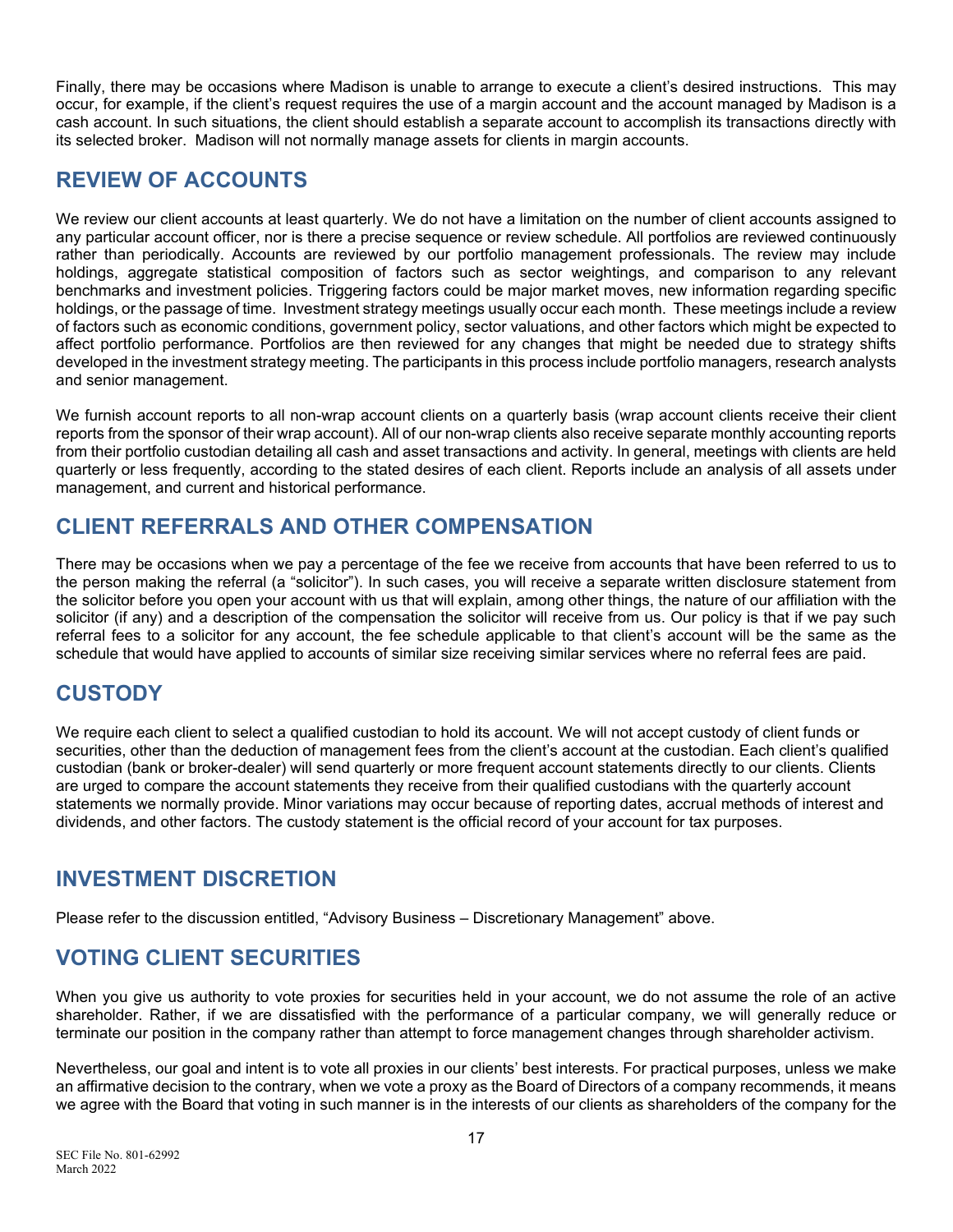reasons stated by the Board. However, if we believe that voting as the Board of Directors recommends would not be in a client's best interests, then we must vote against the Board's recommendation.

We will vote against the Board of Directors recommendation if the Board recommends an action that could dilute or otherwise diminish the value of your position. This may occur if we are unable to liquidate the affected securities without incurring a loss that would not otherwise have been recognized absent management's proposal. This may also occur if the action would cause the securities held to lose value, rights or privileges and there are no comparable replacement investments readily available on the market. We may vote in a manner that could diminish the value of your position in the short-term if we believe it will increase the value in the long-term and we are holding the security in your portfolio for the long-term.

In the unlikely event that we are required to vote a proxy that could result in a conflict between your best interests and the interests of our firm, we may alert you or your representative in advance to obtain your consent or direction on how to vote a proxy under such circumstances. In general, however, in the event of a conflict, we will seek the advice of a knowledgeable, independent third party as to how to vote.

If you would like to know how we voted any proxy in your account, please contact your client service representative and he or she will give you that information. If you are not sure who your client service representative is, call us at 800-767-0300 and we will be happy to answer your questions. You may also request a complete copy of our written proxy voting procedures by calling us at 800-767-0300 to request a copy.

### **FINANCIAL STATEMENTS**

Not applicable.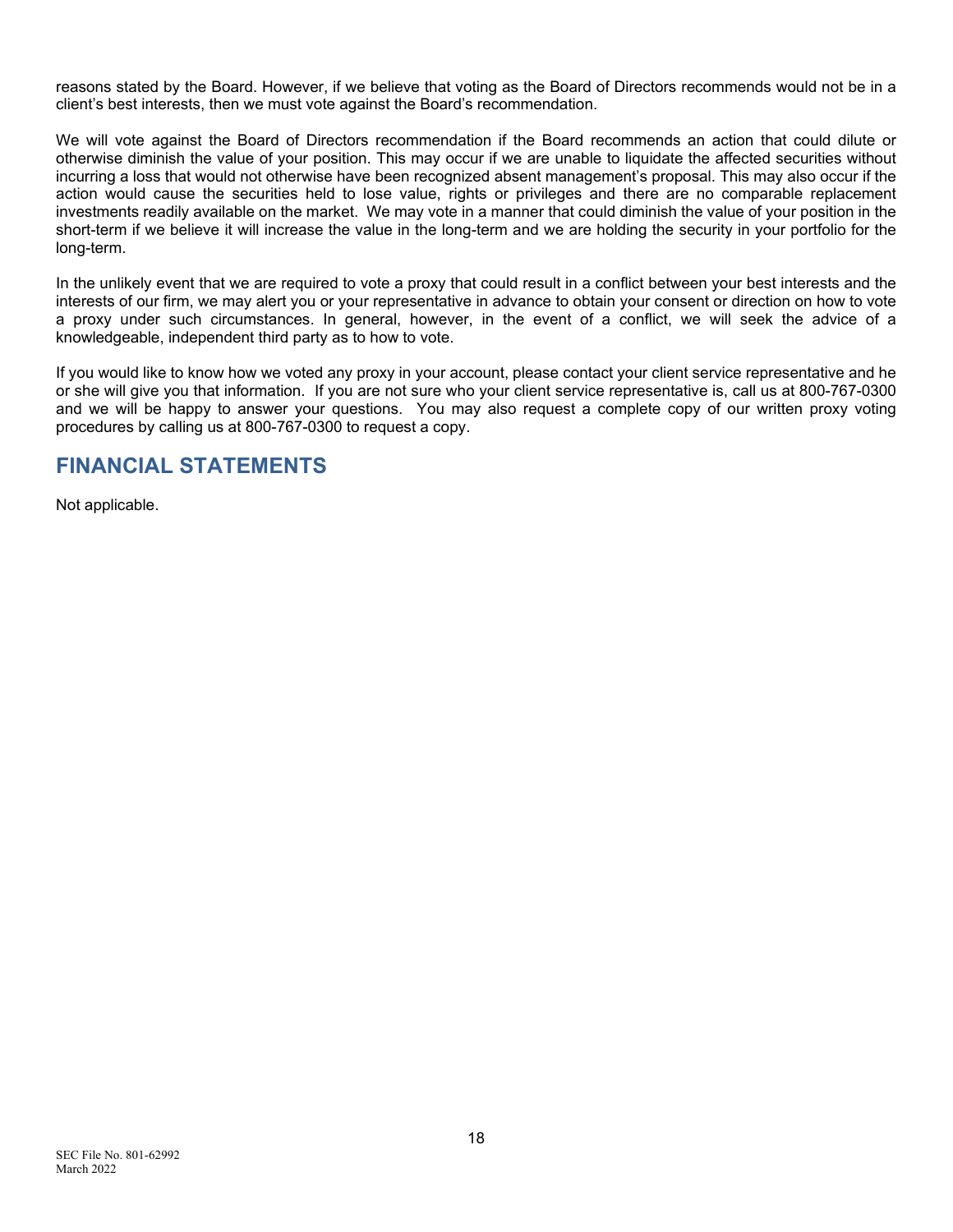# **PRIVACY POLICY WHAT DOES MADISON INVESTMENT ADVISORS DO WITH YOUR PERSONAL INFORMATION?**

| Why?                      | Financial companies choose how they share your personal information. Federal law<br>gives consumers the right to limit some but not all sharing. Federal law also requires us<br>to tell you how we collect, share, and protect your personal information. Please read<br>this notice carefully to understand what we do.                                                                                                           |
|---------------------------|-------------------------------------------------------------------------------------------------------------------------------------------------------------------------------------------------------------------------------------------------------------------------------------------------------------------------------------------------------------------------------------------------------------------------------------|
| $\overline{\text{What?}}$ | The types of personal information we collect and share depend on the product or<br>service you have with us. This information can include:<br>Social Security number and transaction history<br>Account balances and checking account information<br>٠<br>Purchase history and wire transfer instructions<br>ш<br>When you are <i>no longer</i> our customer, we continue to share your information as<br>described in this notice. |
| How?                      | All financial companies need to share investors' personal information to run their<br>everyday business. In the section below, we list the reasons financial companies can<br>share their investors' personal information; the reasons the Madison organization<br>chooses to share; and whether you can limit this sharing.                                                                                                        |

| Reason we can share your personal information                                                                                                                                              | <b>Does Madison</b><br><b>Investment</b><br><b>Advisors share?</b> | Can you limit this sharing? |
|--------------------------------------------------------------------------------------------------------------------------------------------------------------------------------------------|--------------------------------------------------------------------|-----------------------------|
| For our everyday business purposes—<br>such as to process your transactions, maintain<br>your account(s), respond to court orders and legal<br>investigations, or report to credit bureaus | Yes                                                                | No                          |
| For our marketing purposes—<br>to offer our products and services to you                                                                                                                   | Yes                                                                | N <sub>o</sub>              |
| For joint marketing with other financial<br>companies                                                                                                                                      | No                                                                 | We don't share              |
| For our affiliates' everyday business purposes—<br>information about your transactions and<br>experiences                                                                                  | Yes                                                                | No                          |
| For our affiliates' everyday business purposes—<br>information about your creditworthiness                                                                                                 | N <sub>o</sub>                                                     | We don't share              |
| For nonaffiliates to market to you                                                                                                                                                         | No                                                                 | We don't share              |

**Questions?** Call 1-800-767-0300 or go to www.madisonadv.com.